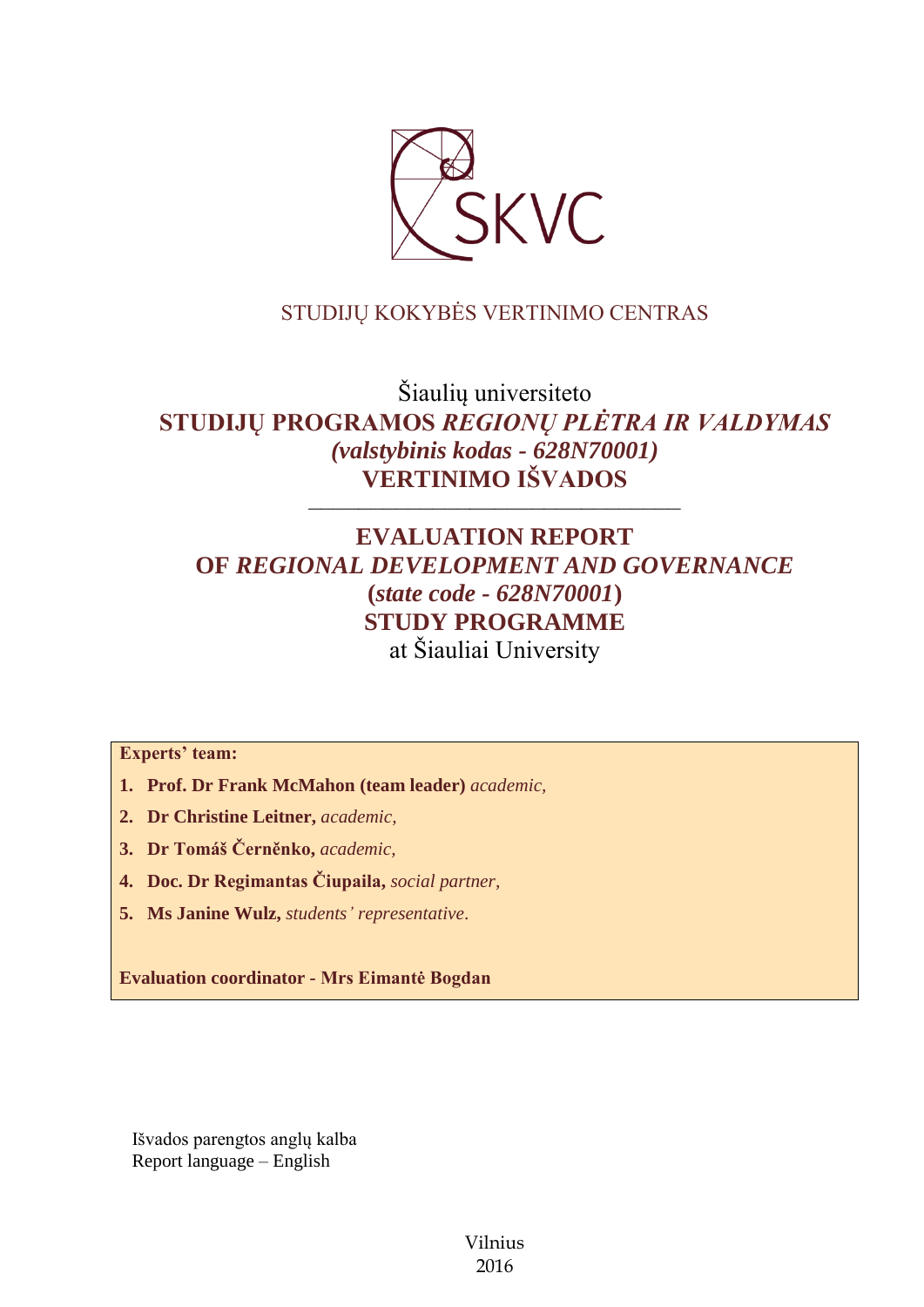# **DUOMENYS APIE ĮVERTINTĄ PROGRAMĄ**

| Studijų programos pavadinimas                           | Regionų plėtra ir valdymas       |
|---------------------------------------------------------|----------------------------------|
| Valstybinis kodas                                       | 628N70001                        |
| Studijų sritis                                          | Socialiniai mokslai              |
| Studijų kryptis                                         | Viešasis administravimas         |
| Studijų programos rūšis                                 | Universitetinės studijos         |
| Studijų pakopa                                          | Antroji                          |
| Studijų forma (trukmė metais)                           | Nuolatinė (2)                    |
| Studijų programos apimtis kreditais                     | 120                              |
| Suteikiamas laipsnis ir (ar) profesinė<br>kvalifikacija | Viešojo administravimo magistras |
| Studijų programos įregistravimo data                    | 2014-06-30                       |

# **INFORMATION ON EVALUATED STUDY PROGRAMME**

–––––––––––––––––––––––––––––––

| Title of the study programme.                          | Regional development and governance |
|--------------------------------------------------------|-------------------------------------|
| State code                                             | 628N70001                           |
| Study area                                             | <b>Social Sciences</b>              |
| Study field                                            | Public administration               |
| Type of the study programme                            | University studies                  |
| Study cycle                                            | Second                              |
| Study mode (length in years)                           | Full-time (2)                       |
| Volume of the study programme in credits               | 120                                 |
| Degree and (or) professional qualifications<br>awarded | Master of Public administration     |
| Date of registration of the study programme            | 30-06-2014                          |

© Studijų kokybės vertinimo centras

The Centre for Quality Assessment in Higher Education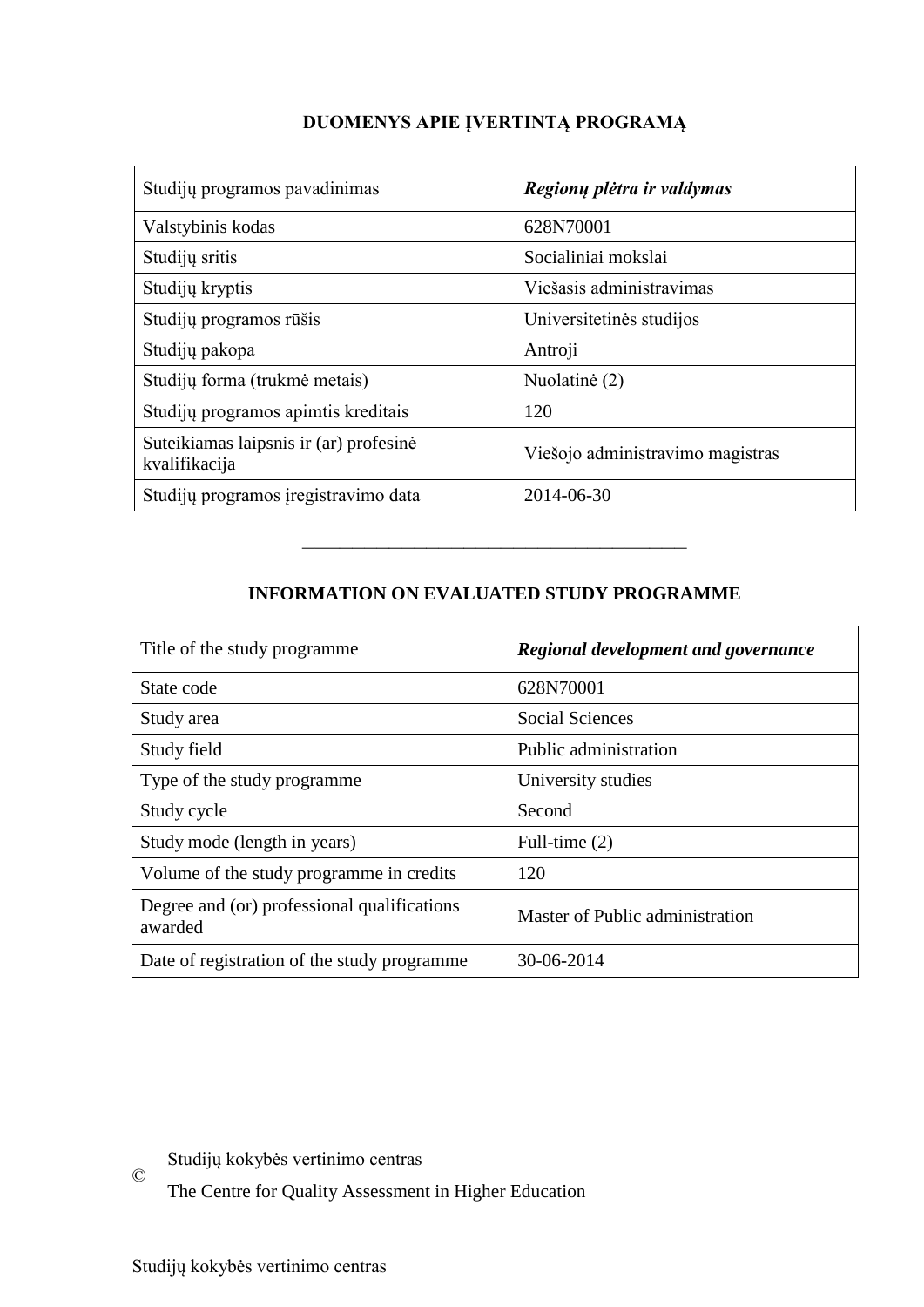| 1.1.                                                                        |  |
|-----------------------------------------------------------------------------|--|
| 1.2.                                                                        |  |
| Background of the HEI/Faculty/Study field/ Additional information 4<br>1.3. |  |
| 1.4.                                                                        |  |
|                                                                             |  |
|                                                                             |  |
|                                                                             |  |
|                                                                             |  |
|                                                                             |  |
|                                                                             |  |
|                                                                             |  |
|                                                                             |  |
|                                                                             |  |
|                                                                             |  |
|                                                                             |  |

# **CONTENTS**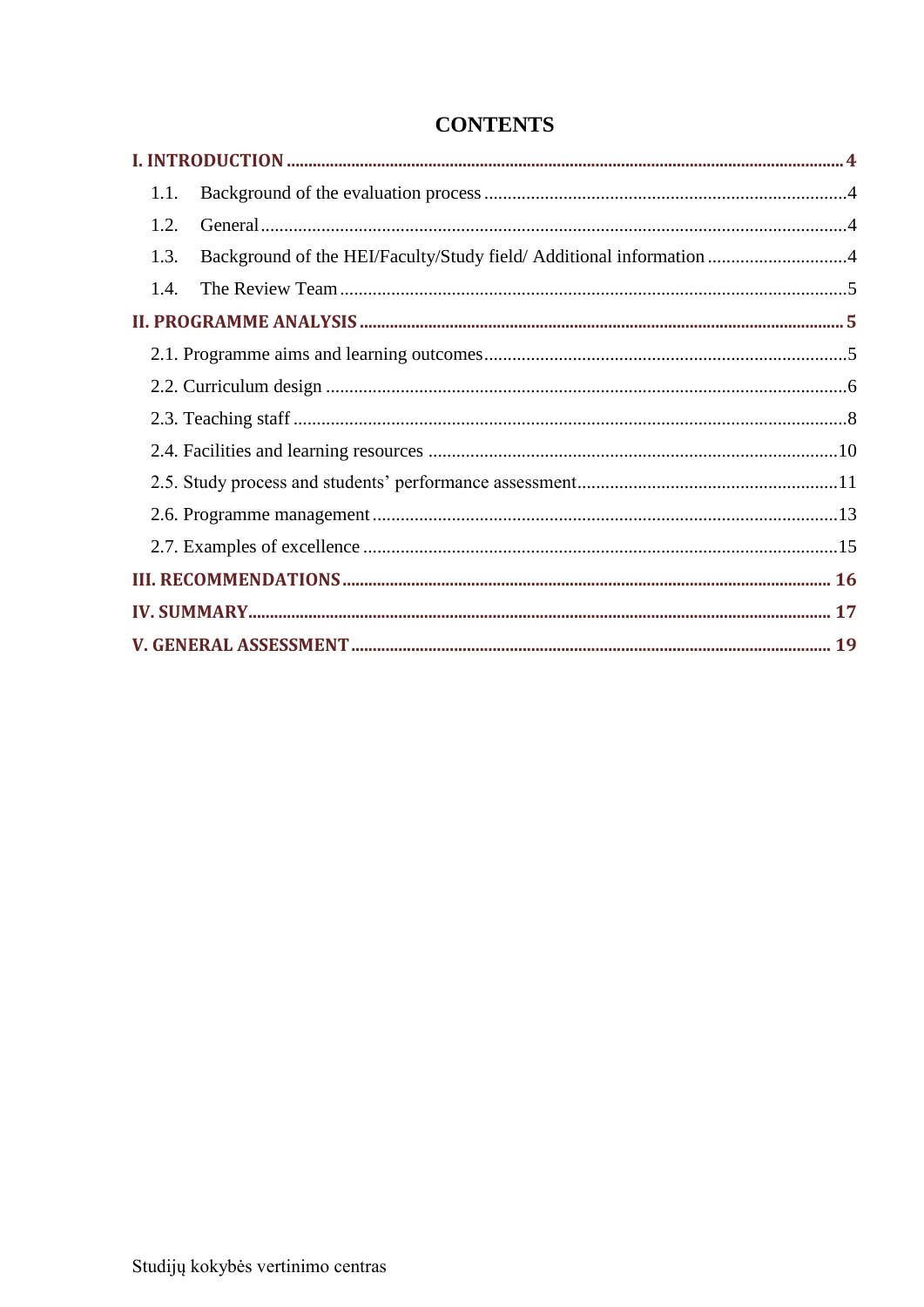#### <span id="page-3-0"></span>**I. INTRODUCTION**

#### <span id="page-3-1"></span>*1.1. Background of the evaluation process*

The evaluation of on-going study programmes is based on the **Methodology for evaluation of Higher Education study programmes,** approved by Order No 1-01-162 of 20 December 2010 of the Director of the Centre for Quality Assessment in Higher Education (hereafter – SKVC).

The evaluation is intended to help higher education institutions to constantly improve their study programmes and to inform the public about the quality of studies.

The evaluation process consists of the main following stages: *1) self-evaluation and selfevaluation report prepared by Higher Education Institution (hereafter – HEI); 2) visit of the review team at the higher education institution; 3) production of the evaluation report by the review team and its publication; 4) follow-up activities.* 

On the basis of external evaluation report of the study programme SKVC takes a decision to accredit study programme either for 6 years or for 3 years. If the programme evaluation is negative such a programme is not accredited.

The programme is **accredited for 6 years** if all evaluation areas are evaluated as "very good" (4 points) or "good" (3 points).

The programme is **accredited for 3 years** if none of the areas was evaluated as "unsatisfactory" (1 point) and at least one evaluation area was evaluated as "satisfactory" (2 points).

The programme **is not accredited** if at least one of evaluation areas was evaluated as "unsatisfactory" (1 point).

#### <span id="page-3-2"></span>*1.2. General*

The Application documentation submitted by the HEI follows the outline recommended by the SKVC. Along with the self-evaluation report and annexes, the following additional documents have been provided by the HEI before, during and/or after the site-visit:

| Name of the document |
|----------------------|
|                      |
|                      |

#### <span id="page-3-3"></span>*1.3. Background of the HEI/Faculty/Study field/ Additional information*

Šiauliai University (hereinafter – ŠU) is the biggest university in Northern Lithuania. The University was founded in 1997 after the merger of Šiauliai Pedagogical Institute and Šiauliai Polytechnic Faculty of Kaunas University of Technology. ŠU consists of 3 faculties and 2 institutes (Faculty of Social Science, Humanities and Arts, Faculty of Technology, Physical and Biomedical Sciences, Faculty of Education Science and Social Welfare, Research Institute and Continuing Studies Institute) and offers 59 Study Programmes - 34 Bachelor's and 25 Master's. The university offers in the field of Public Administration one Bachelor's study programme – *Public Administration* and two Master's programmes – MA in *Regional Development and Governance*, which is the subject of this evaluation report and MA in *Public Governance*. The *Regional Development and Governance* programme is a joint degree developed and implemented by the Department of Public Administration of the Faculty of Social Sciences, Humanities and Arts of Šiauliai University and the Institute of Social Sciences and Administration at the Faculty of Economics and Administration of the University of Pardubice (Czech Republic) since September 1, 2014.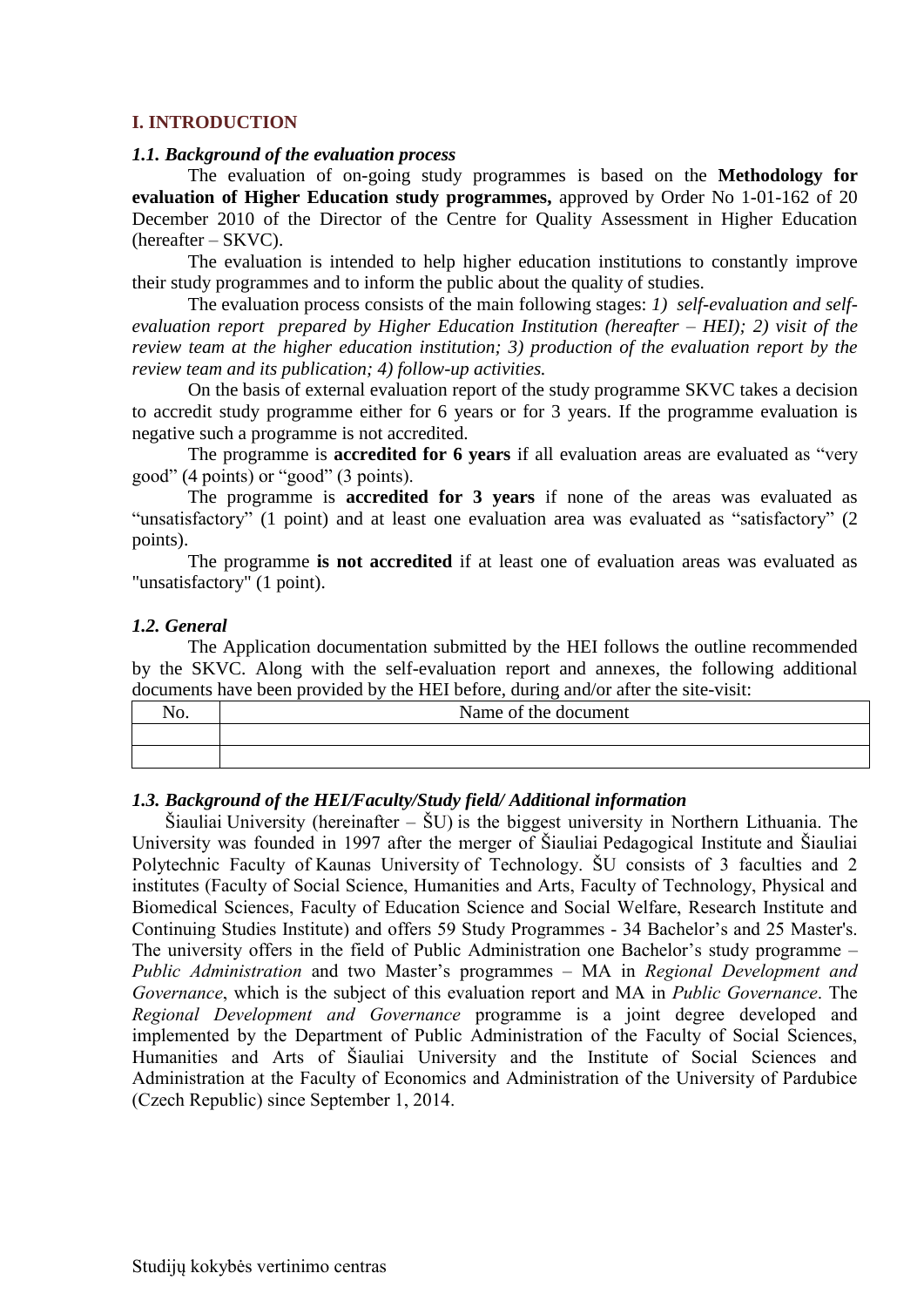### <span id="page-4-0"></span>*1.4. The Review Team*

The review team was completed according to *Description of experts' recruitment*, approved by order No. 1-01-151 of Acting Director of the Centre for Quality Assessment in Higher Education. The Review Visit to HEI was conducted by the team on 28 October, 2016*.*

- **1. Prof. Dr Frank McMahon (team leader)**, *academic,* Former Director of Academic Affairs, Dublin Institute of Technology and one of Ireland's Bologna Experts, Ireland
- **2. Dr Christine Leitner**, *academic,* Senior Adviser, Centre for Economics and Public Administration, UK
- 3. **Dr Tomáš Černěnko**, *academic*, Assistant Professor, University of Economics in Bratislava, Department of Public Administration and Regional Development, Slovakia
- **4. Assoc. Prof. Dr Regimantas Čiupaila,** *academic and social partner,* Vilnius Gediminas Technical University, Lithuania
- **5. Ms Janine Wulz**, *student member*, Vienna University, Austria

## <span id="page-4-1"></span>**II. PROGRAMME ANALYSIS**

#### <span id="page-4-2"></span>*2.1. Programme aims and learning outcomes*

*Statements on evaluation of programme aims and learning outcomes according to the following criteria:*

 *the programme aims and learning outcomes are well defined, clear and publicly accessible;*

The aims and intended learning outcomes of study programme *Regional development and governance* are clearly defined and are compatible with the national descriptors of the study field of Public Administration. The aims have been set out in terms of Knowledge, Research Competences, Special competences, Social Competences and Personal Competences.

The programme aims and learning outcomes intended for graduates include a thorough knowledge of economic social, political and regional development and its interrelation with public administration; knowledge of public policy analysis; ability to implement innovation; knowledge and creative application of management instruments and ethics of public interest. The overall focus is on the governance of regional development. Full details are available in the Joint Master's Programme Regional Development and Governance Handbook which is accessible on the university's website for all students and other interested parties to see at http://projektai.distance.su.lt/course/view.php?id=5

 *the programme aims and learning outcomes are based on the academic and/or professional requirements, public needs and the needs of the labour market;* The programme aims are based on the public needs and transformed into learning outcomes. These are discussed with a Council of Social Partners which consists of 15 representatives of public sector institutions. Improvement mechanisms are prepared and implemented. It is noted in the SER (paragraph 24) that there were no essential changes in the aims and learning outcomes as a result of the consultations that took place between June 2015 and June 2016. This process resulted in the production of the SER which was submitted to SKVC as part of the evaluation process.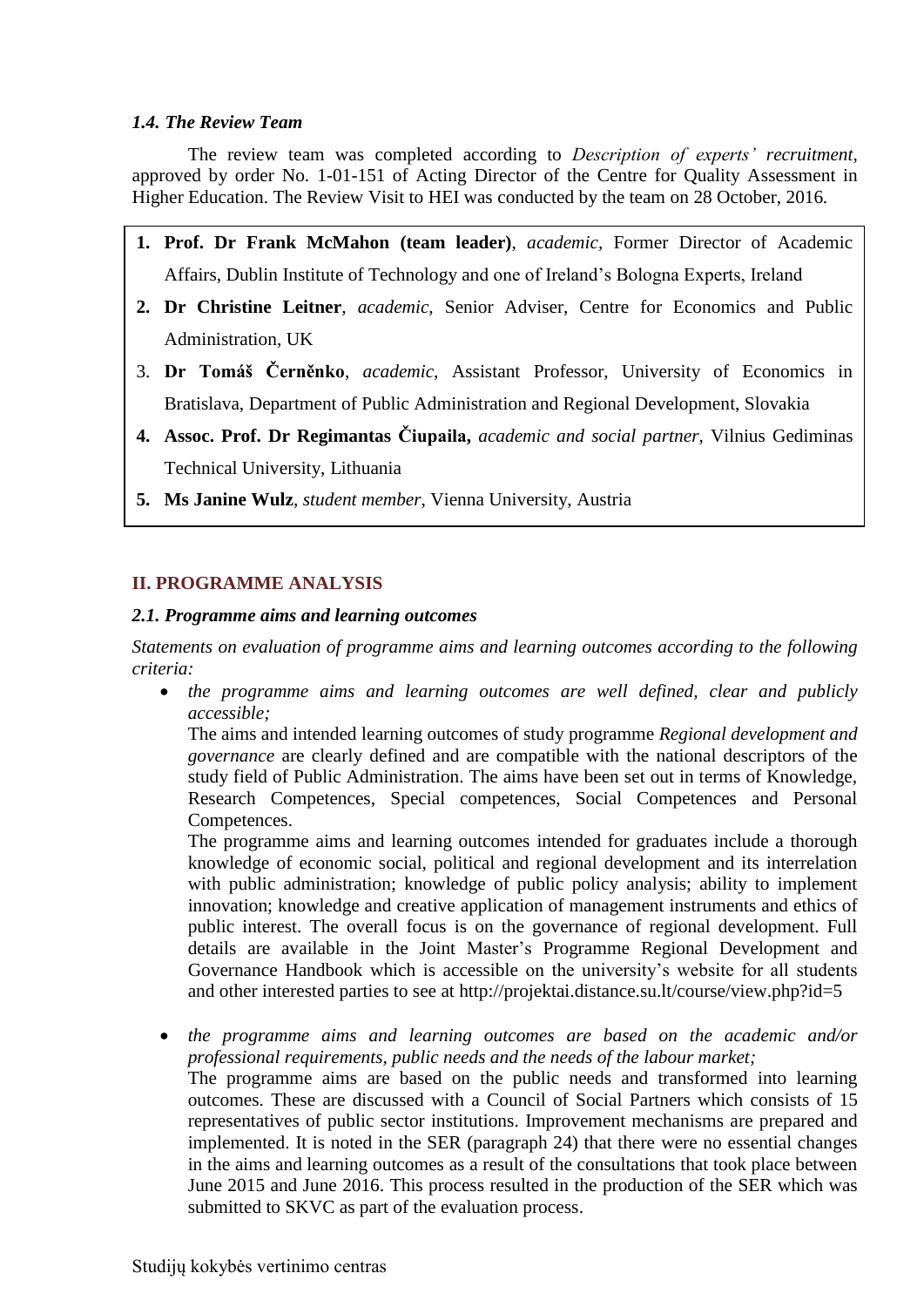At this time there is a strong demand for graduates of the programme *Regional Development and Governance* from local authorities which has been presented to the review team during the site visit.

Unfortunately, due to the fact that a large number of students/graduates are not from Lithuania, this local demand cannot be satisfied. This also leads to another issue. The focus moves from regions which are demanded by the social partners (e.g. Šiauliai County or euro-regions) to "global regions" which can better satisfy the needs of students (and attract more students). This adaptation causes an internal problem of the curriculum design (this will be explained later). In addition, it is somewhat surprising that there are no students from the partner University of Pardubice (hereinafter – PU). This might be due to the fact, that the courses are held in English only but also the fact that the profile of the programme does not fit the local/regional context. Since the programme only started recently, more time and efforts needs to be dedicated to promoting the programme.

 *the programme aims and learning outcomes are consistent with the type and level of studies and the level of qualifications offered;*

The aims and learning outcomes of study programme *Regional development and governance* are consistent with the type and level of studies (Master's degree) as defined in the descriptor of the study field Public Administration approved by the Minister of Education and Science in July 2015. Table 2 of the SER compares the learning outcomes of the programme with learning outcomes of the second cycle of university studies set out in Ministry descriptors. For example, the descriptor required graduates to have the ability to "integrate knowledge and manage complex situations" while the programme has a learning outcome for graduates to be able to "apply the knowledge in practice while organising and conducting research". When the five major learning outcomes are compared, it is clear they are very similar.

They are also consistent with the learning outcomes for second cycle degrees of the European Qualifications Framework. The award is based on the successful achievement of 120 ECTS credits which is within limits specified for national and European awards.

 *the name of the programme, its learning outcomes, content and the qualifications offered are compatible with each other.*

The name of the programme, *Regional development and governance*, its learning outcomes, its content and the qualification offered (Master's degree in Public Administration) are all compatible with one another. The general design of the programme offers a wide focus (scale and scope of regions). But the panel was left with some doubt about the definition of "regional" and whether it applied to regions within a country (Lithuania) or applied to larger geographical areas e.g. Baltic countries.

#### <span id="page-5-0"></span>*2.2. Curriculum design*

*Statements on evaluation of curriculum design according to the following criteria:*

*the curriculum design meets legal requirements;*

The curriculum design meets the legal requirement for a Master's degree which includes: 90 – 120 ECTS credits (it has 120 credits);

Not less than 30 credits for thesis (it has 30 credits);

Not less than 60 credits for field studies (it has 72 compulsory credits plus 18 elective credits).

At least 25% of the volume of the joint study programme to be spent in partner higher education institutions on the basis of physical mobility of students. This requirement is met because students spend one semester at the partner university. The physical students'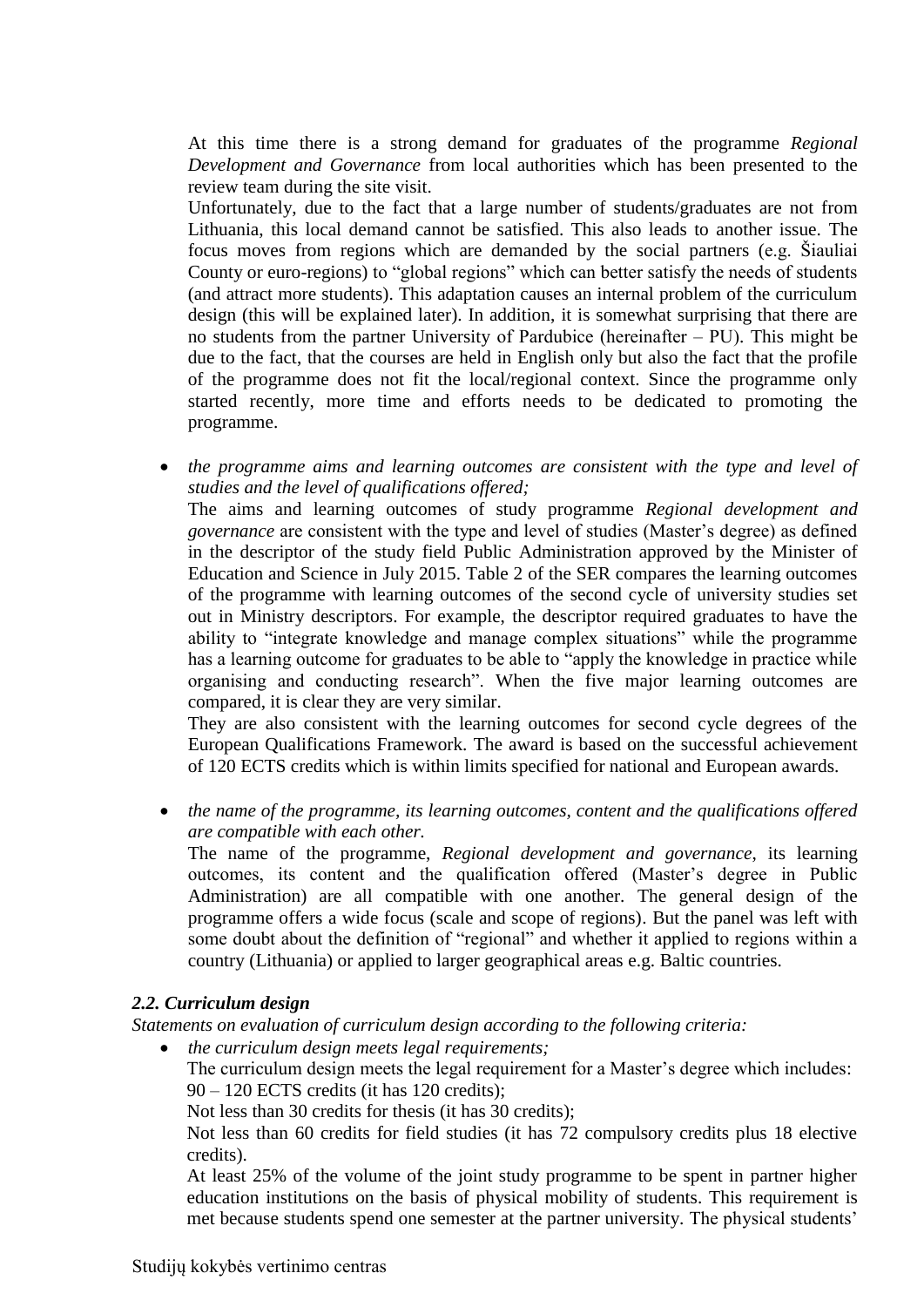mobility is concentrated in one semester – for students admitted at ŠU mobility is allocated to the second semester, for students admitted in PU – it takes place in the third semester. In the first semester 2 compulsory subjects in each University will be provided by distance mode.

Final thesis to be evaluated by a panel including competent professionals, professional practitioners and representatives of social partners and at least one member from another HEI (it is indicated in the SER (Para. 48 recalling Annex. 8). The participation of a member of another HEI in the Commission for defence is not obligatory but recommended. In the joint study programme every Master thesis is assessed – evaluated also by a teacher from the partner university. So the condition of Master thesis evaluation by a representative of another HEI is met.

#### *study subjects and/or modules are spread evenly, their themes are not repetitive;*

The study programme *Regional development and governance* is offered on a full-time basis over four semesters (each 30 credits). First three semesters are also even in courses distribution – 5 courses per semester. The fourth semester is dedicated to the preparation and defence of the Master's thesis. The content of courses is well defined and modules are consistent. Students and graduates confirmed that the subjects are not repetitive. Modules are distributed between the partner universities and enable mobility and exchange among students in both countries.

 *the content of the subjects and/or modules is consistent with the type and level of the studies;*

The content of the subjects/modules is consistent with the type and level of the studies. The content of each syllabus is based on Advanced Knowledge which is expected in Master's degree programme. There is also an emphasis on the ability of students to evaluate and manipulate information and on the ability to apply knowledge and thereby solve problems and create policy.

The teaching/learning methods employed in the programme include case study analysis, team projects and scientific paper analysis all of which reinforce the view that the programme is at master's degree level.

 *the content and methods of the subjects/modules are appropriate for the achievement of the intended learning outcomes;*

The content and methods of the study programme *Regional development and governance*  are appropriate for the achievement of the learning outcomes. In particular, the methods used, especially for blended and distance education are well developed and ensure students achieve the intended learning outcomes. As mentioned above, the use of team projects and case study analysis are appropriate where the learning outcomes include the development of teamwork skills and analytical skills.

There is a visible interest (due to the evaluation system) to improve the programme by all stakeholders (teachers, students and social partners).

*the scope of the programme is sufficient to ensure learning outcomes;*

The scope of the programme (4 semesters, each for per 30 credits) is sufficient to ensure the achievement of the intended learning outcomes. Within the European Higher Education Area, Master's degrees vary from being one calendar year (= three semesters) to two years (four semesters). So this joint degree is at the upper end of duration.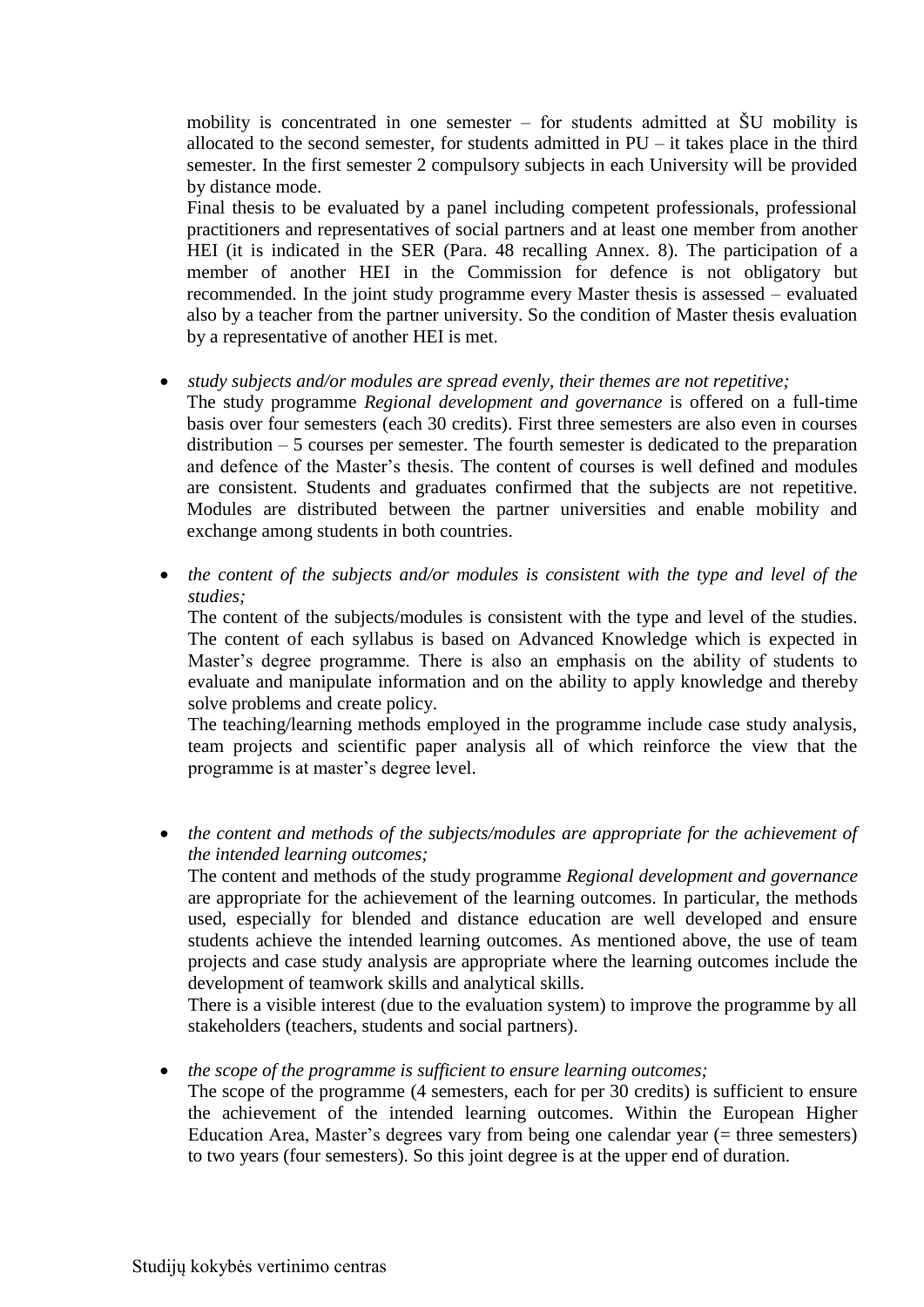*the content of the programme reflects the latest achievements in science, art and technologies.*

The content of the programme reflects the latest achievements in Regional Development and Governance. The staff members are involved in research networks that help to improve the course curriculum. Also the Social Partners Council at the Department of Public Administration helps to match the programme content to current needs and challenges.

There is little focus on the role of technology (e.g. in module 2, Annex 2; module7 focuses on e-government and e-democracy frameworks and processes) which the review team considers particularly important for regional development. During the panel visit, teachers, students and alumni explained that in their perspective the curriculum is satisfying, but should be extended to focus more on law and ethics and its national and international use in public management. Moreover, they would need additional transversal competences and skills to apply them in their everyday working life. Thus, the review team recommends a revision of the curriculum in order to include these elements.

#### <span id="page-7-0"></span>*2.3. Teaching staff*

*Statements on evaluation of teaching staff according to your Agency's or the following criteria:*

- *the study programme is provided by the staff meeting legal requirements;*
	- The staff members teaching the programme are duly appointed.

At least 80% of teachers should hold a Doctor of Science degree (in the study programme *Regional development and governance* it varied from 82.3% in the teaching period in 2014-2016 to actual 80.77% today).

There is also a requirement that 20% of the volume of subjects of the study field Public Administration shall be taught by teachers holding a professor's position. Currently in SU, 19.2% of teachers hold a professor's position but when one takes into account the PU staff members who teach 25% of the programme, all of whom hold professor's positions, then the programme meets the criterion.

*the qualifications of the teaching staff are adequate to ensure learning outcomes;*

The staff members who teach the study programme *Regional development and governance* meet the legal criteria as 81% have doctoral degree (at least 80% of the staff should have doctoral degree).

The qualification and experience of teaching staff ensures the achievement of the programme learning outcomes. There is no legal requirement for university teachers to have experience of work in a particular sector. In this case only one of the ŠU teachers has practical experience of institutional governance of public sector (SER paragraph 70). It would be desirable that this percentage be quite a bit higher. But the staff members have very good research experience both within Lithuania and abroad.

The fact that the programme has been prepared within a project (with financial subsidy from the EU) has a positive effect on the qualification of the teaching staff. To ensure the outcomes of the project (programme) the teaching staff took part in several courses to improve their skills (e.g. academic writing, case studies, English language, e-learning and others).

Moreover, the ŠU uses its heritage in pedagogy and offers further education for teachers in teaching (e.g. LMS Moodle) or other relevant topics (according to the demand from teachers, students or pedagogy development).

The practical experience and related topics are covered by visiting lectures from professionals (from social partners) or teaching staff with experience of working in public or private sector.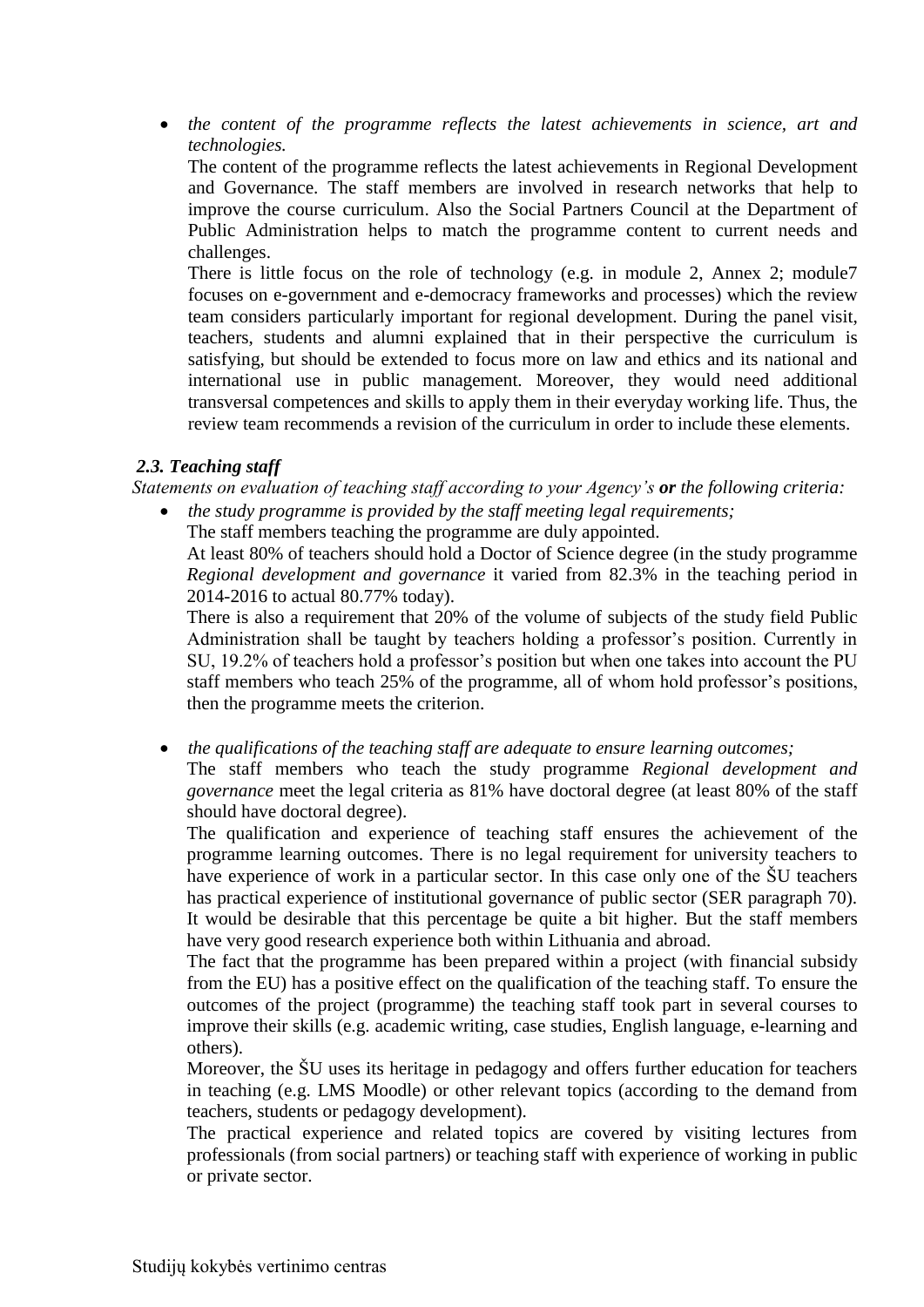- *the number of the teaching staff is adequate to ensure learning outcomes;* The number of teaching staff is adequate to ensure learning outcomes. In 2014 there were 9 teachers in  $\text{SU}$  and a further 7 teachers in PU to deal with the small cohort of students recruited (just 10 students). In 2015, there were 18 students admitted and a total of 15 teachers of the programme. The courses are provided by different teachers, their specialization and deeper knowledge is valuable for the content of the curriculum. In addition, a number of lectures are provided by guest lecturers from abroad. These visiting lecturers came from USA, Germany, France, Greece, Slovakia, Czech Republic, Bulgaria, Latvia, Poland and others. Also the participation of PhD students can be enriching for students – doctoral students often are in touch with latest findings in their research/thesis topic.
- *teaching staff turnover is able to ensure an adequate provision of the programme;* Almost all the staff members teaching on the study programme *Regional development and governance* are employed full-time at ŠU/PU. This provides stability in teaching. The policy of one-year contracts for some teachers (due to the governmental policy) in the period of 2015-2016 can affect the turnover of teaching staff negatively. It also creates an atmosphere of uncertainty what can lead to members of the teaching staff leaving. It has not created a problem to date and fortunately it is the intention of the ŠU to provide teachers with long-term contracts in future again.
- *the higher education institution creates conditions for the professional development of the teaching staff necessary for the provision of the programme;* The teachers from ŠU involved in this programme had already in the preparation phase of the study programme taken part in several courses to improve their skills. Teachers from both universities explained during the meeting with the review team, that they are participating in several training courses and conferences, also on teaching methodology and that they are motivated to participate in further training and conferences.

 $\bullet$ 

The institution has also a system of staff development. The Department works with individual research-methodical action plans for every teacher and it foresees improvement possibilities. These plans are assessed at the department level.

Even with such a well-established support system for teaching staff in their professional development, there is no evidence of mandatory training in pedagogy for new staff. Consideration should be given to the introduction of mandatory training in pedagogy for all new teachers, with a view to improving the quality of teaching. This would be especially important, as teaching in this programme is linked with using new technology. Thus, courses to improve blended learning and innovative teaching methodology would be highly recommended.

 *the teaching staff of the programme is involved in research (art) directly related to the study programme being reviewed.*

The teaching staff is focused on research in the field of Public Administration and Governance and Regional Development. The division in research focus of the ŠU/PU is visible. The ŠU focuses more on the research in the field of Public Administration and Public Governance whereas the PU focuses on topics in the field of Regional Development. The teaching staff is active in cooperation with other researchers in their field of research. They are integrated in research networks and scientific institutions such as: Lithuanian Research Council, various scientific organizations (European University Research Network OLA (Observatory of Local Authority), ERSA, Baltic Regional Research Association, SALDUVĖ, Researchers' Excellence Network, European Neural Network Society. Professors Diana Šaparnienė and Aistė Lazauskienė working in the Programme are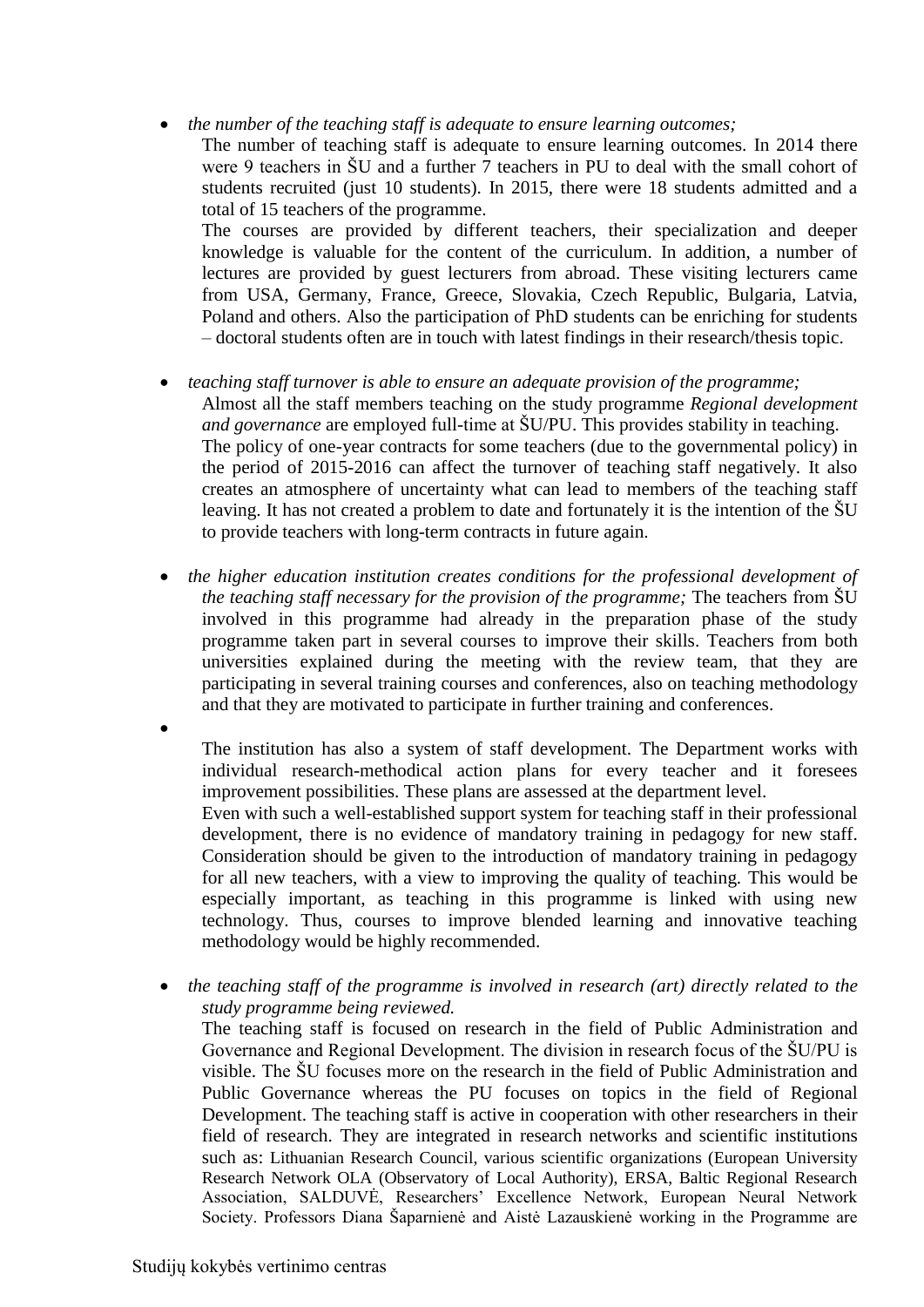members of the Group of independent experts on European Charter of Local Self-government at Council of Europe and many academics from foreign universities interact with staff in ŠU. The guests came from the University of Nebraska in Omaha, Wichita State University, Ohio State University and the Public Administration School (USA), Chemnitz Technical University (Germany), Paul Sabatier-Toulouse III University (France), Aegean University (Greece), Mustafa Kemal University (Turkey), Faculty of Management of Novo Meste (Slovenia), Comenius University in Bratislava (Slovakia), PU and Mendel University (the Czech Republic), Assen Zlatarov University (Bulgaria), Warsaw University of Life Sciences, Wroclaw University and National Louis University (Poland), Liepaja University (Latvia)and others Many teachers met during the site visit participated in Erasmus exchange activities. Mobility statistics mentioned in the SER provide the following numbers of visits by year: in 2011, 6 came, 13 went abroad; in 2012, 9 came, 16 went abroad; in 2013, 1 came, 11 went abroad; in 2014, 3 came, 12 went abroad; in 2015, 3 came, 12 went abroad).

#### <span id="page-9-0"></span>*2.4. Facilities and learning resources*

*Statements on evaluation of facilities and learning resources according to the following criteria: the premises for studies are adequate both in their size and quality;*

In the period 2012-2016, they had 22 classrooms including three large lecture rooms (over 150 students) and a further 19 rooms equipped for group work. Six classrooms were equipped with 127 computers. In September 2016, the Faculty moved to new premises at ŠU which were visited by the panel. The facilities include lecture halls and seminar rooms equipped with computers, projectors and magnetic boards. The new library is becoming a meeting point for the university community and the community. There are several positive points that should be mentioned. The library offers working rooms that can be used by the students to work on their projects/research (can be booked in advance). The library includes a kindergarten, which can be used by students and other visitors during their stay in the library. This is very helpful for young parents. Moreover, the premises in the library are accessible for disabled visitors.

The review team was satisfied that the current premises in ŠU are adequate in terms of size and quality.

 *the teaching and learning equipment (laboratory and computer equipment, consumables) are adequate both in size and quality;*

The programme *Regional Development and Governance* does not require much by way of specialist equipment. The review team was satisfied that the classroom facilities at ŠU were adequate to house the programme in its current location. Students and alumni of the programme expressed themselves satisfied with the facilities and equipment when they met the review team. The library facilities also comply with state-of-the-art accessibility requirements. There are also specific facilities at ŠU for online courses and exchange with the partner University and other guest lecturers from abroad. ŠU also uses the facilities of the distance learning centre for the programme.

*the higher education institution has adequate arrangements for students' practice;*

Most students study part-time, therefore the question is if there is enough room for students' practice, peer interchange and contact with teacher. However, many students already work in public administration and therefore prefer to study part-time. Other students have completed the BA degree in Public Administration in which practice is mandatory. So very few current students need practice in public administration. However, students who have had no practice in the public sector have limited opportunities for internships, as they are neither mandatory nor organised or supported by the programme management. This could be solved by ŠU in collaboration with the social partners who are senior staff members of various social sector organisations in Lithuania.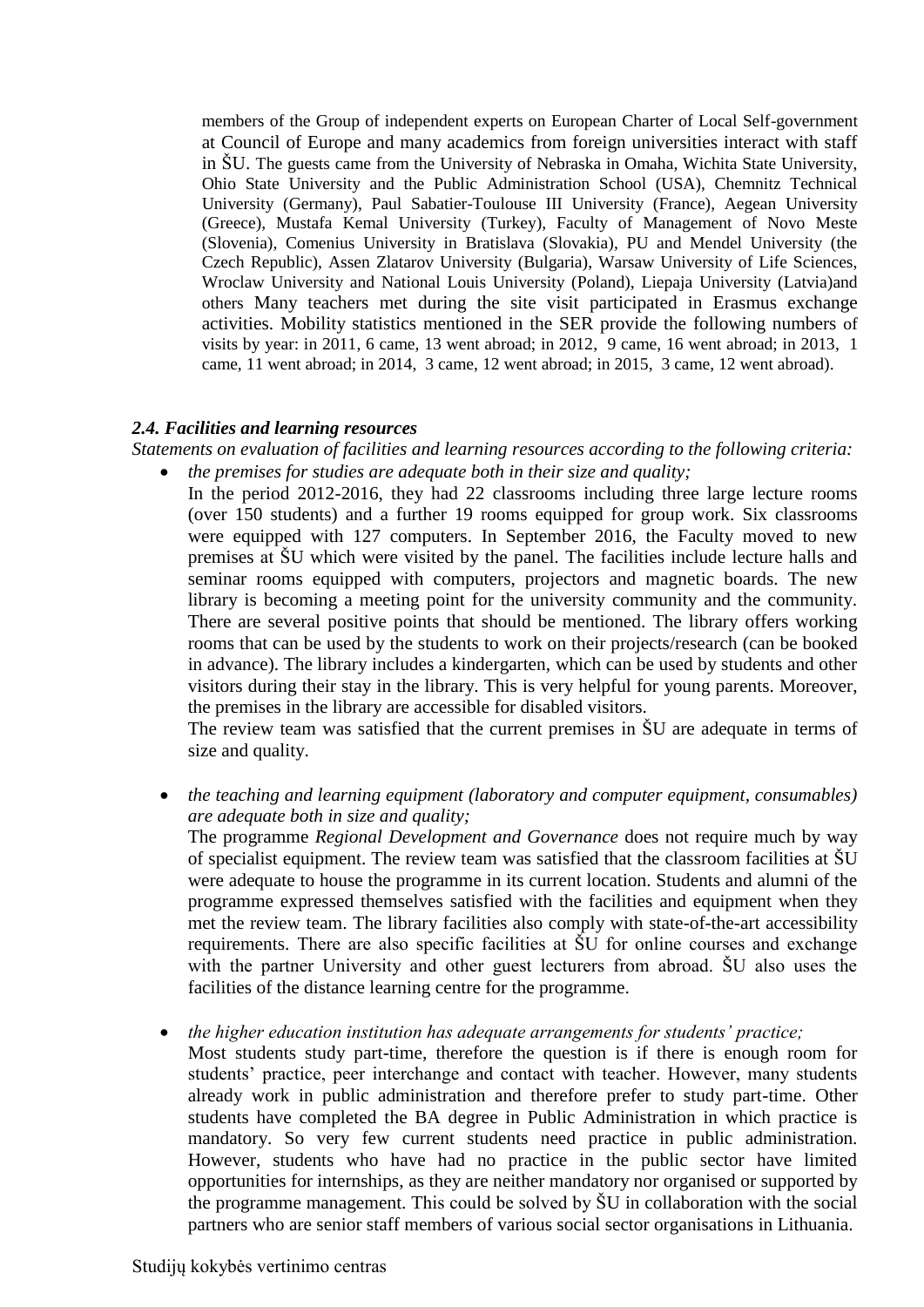*teaching materials (textbooks, books, periodical publications, databases) are adequate and accessible.*

Teaching materials are adequate and described in detail in the SER. Feedback from the students during the site visit was positive. From the review team's point of view a broader offer of books of European public administration would be a benefit for the students. A positive point is the access to 23 scientific databases and the appropriate online journals. These can be accessed by the students and teachers also from outside of the university.

Students appreciate the support of Moodle, the e-learning platform used by ŠU. It is particularly useful for enabling students who cannot attend all lectures to know what has been covered in class. It also has the potential to distribute to students a vast array of good material which many universities, including top USA universities, are making available free of charge. The American material is in English language so the fact that ŠU uses English for its joint Master's degree means it can use the material for its students.

#### <span id="page-10-0"></span>*2.5. Study process and students' performance assessment*

*Statements on evaluation of study process and students' performance assessment according to the following criteria:*

*the admission requirements are well-founded;*

The admission requirements are clearly defined. It is good that the programme is, under condition of taking bridging courses, also open to students who did not complete a Bachelor's degree in Public Administration. There is no regulation about how the bridging courses are organised. This is considered a lack of transparency. It is recommended to define clear regulations for bridging courses, opportunities and obligations and publish these at the programme's website.

An interesting idea is the possibility for public administration professionals to join the programme after at least 3 years practice in public administration. This is considered a good example of recognition of prior learning.

 *the organisation of the study process ensures an adequate provision of the programme and the achievement of the learning outcomes;*

The organisation of the study programme *Regional development and governance* is logical, with three semesters devoted to teach modules and one semester devoted to completion of the Master's thesis; it can provide the achievement of the learning outcomes. It covers a theoretical framework for research methodology and introduction to modelling of (regional) processes. The programme ensures international mobility within the programme (all students recruited to ŠU spend one semester in the Czech Republic  $-2<sup>nd</sup>$  semester of the programme and all students admitted to PU spend 1 semester in Lithuania -  $3<sup>rd</sup>$  semester of the programme), and also enables additional international mobility. This is well included in the programme organisation. All students and graduates found the support of Moodle (an e-learning platform) very helpful. They appreciate the online teaching and distance learning facilities that are used regularly in this Joint study programme. The courses have a good coverage and support for the students in this virtual space. This was also considered to be very helpful when the students study abroad (Czech Republic/Lithuania or other country) during their mobility.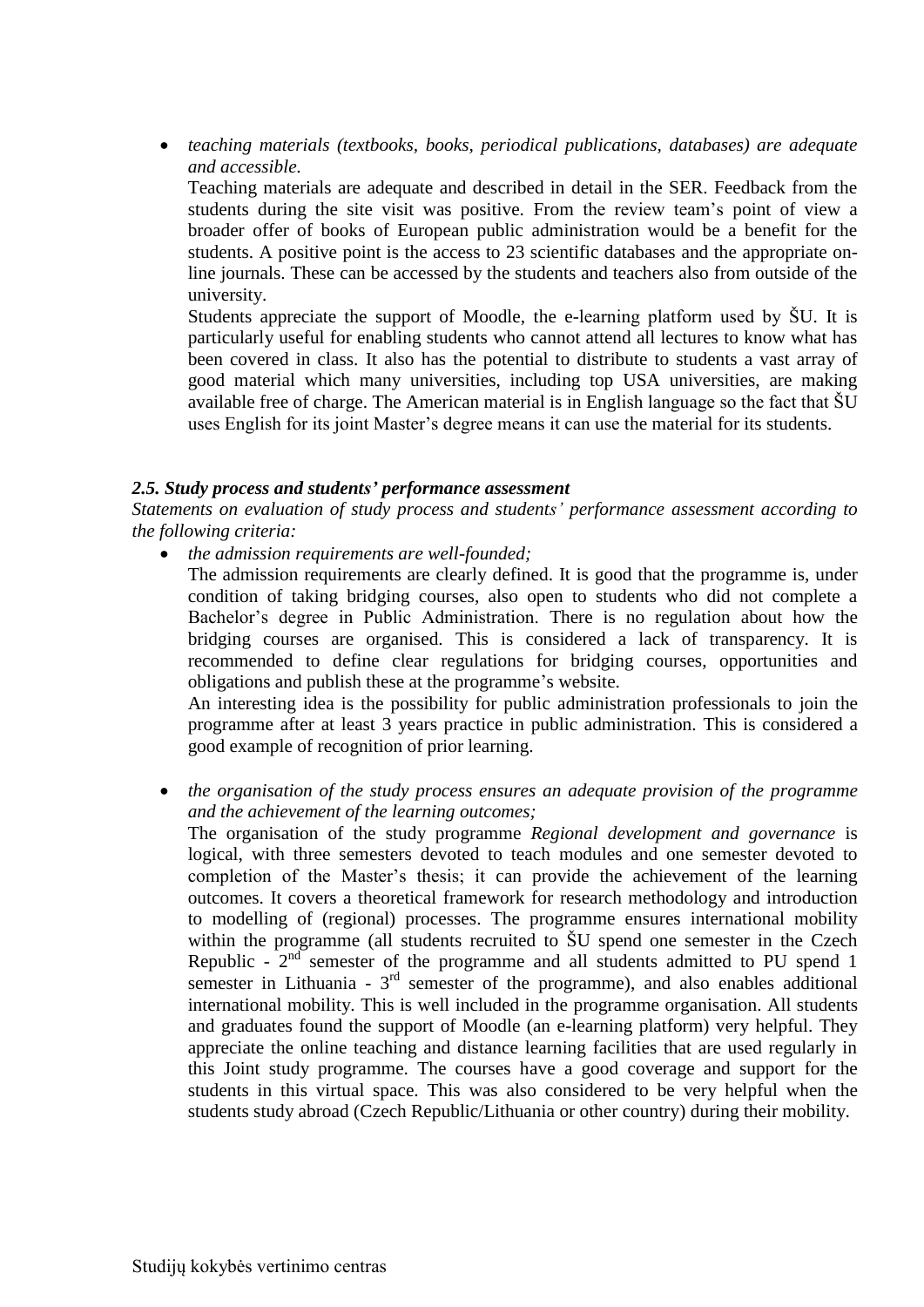*students are encouraged to participate in research, artistic and applied research activities;*

A positive point is that the students of study programme *Regional development and governance* are encouraged to participate with their Master Thesis research in scientific conferences for young researchers, not in a special competition or conference for MA students; 8 of 10 did participate. A deeper regional focus of the content of Master thesis would be a plus – some of the reviewed theses had a relevant (regional development or governance) topic but not the content where the regional level or governance context was missing. Findings made in researching Master thesis topics are (if it's possible) presented to relevant partners (SER Para 136). An example given was of a study of Siauliai where the results and recommendations were presented to the administration of Siauliai City Municipality.

Social partners explained during the interview, that they offer the department to involve students into running projects (realised by the social partners). However, students met during the site visit did not mention their involvement in these projects. It was interesting that on the MA in Public Governance programme, based in the same department of SU, that many Master's theses were based on real current problems in the work situations in Lithuania because the students were based there. This did not occur on the MA Regional Development and Governance to the same extent because many of the students were nonnationals.

*students have opportunities to participate in student mobility programmes;*

The students of the joint master programme *Regional development and governance* are obliged to study one semester at the partner university and that arrangement is honoured. They also have the possibility to participate in mobility programme Erasmus+. To date, 2 students (we have to consider that the number of programme students is small) have used the opportunity and visited a university additional to their Czech partner university.

There is one problem that has to be mentioned. Students from  $3<sup>rd</sup>$  countries claimed, that there are some serious problems with the stay in Czech Republic (foreign police). A consultation or a better communication of the legal requirements would be helpful for the students.

Students also claimed that support from the university in finding funding would be helpful. Not only to help them to cover mobility expenses but also the study fees and other expenses related to the study.

 *the higher education institution ensures an adequate level of academic and social support;*

Both universities offer a range of academic and social supports. ŠU offers scholarships, buddy system, social allowances (paid according to the actual legal situation) and it supports foreign students concerning adaptation in another cultural and social environment. A strong administrative support is present. At PU, a system of studentmentors operates while there is assistance from student organisations to help students solve problems of accommodation. PU also offers financial support to students according to its rules

Academic support is provided via library services and there are consultation services for students at ŠU and PU. The consultation hours include teacher to students (these consultation hours account for about 12% of classroom work hours), administrative specialists to students and student to student. At both universities, a "buddy system" operates under which new students are advised by senior students who act as mentors.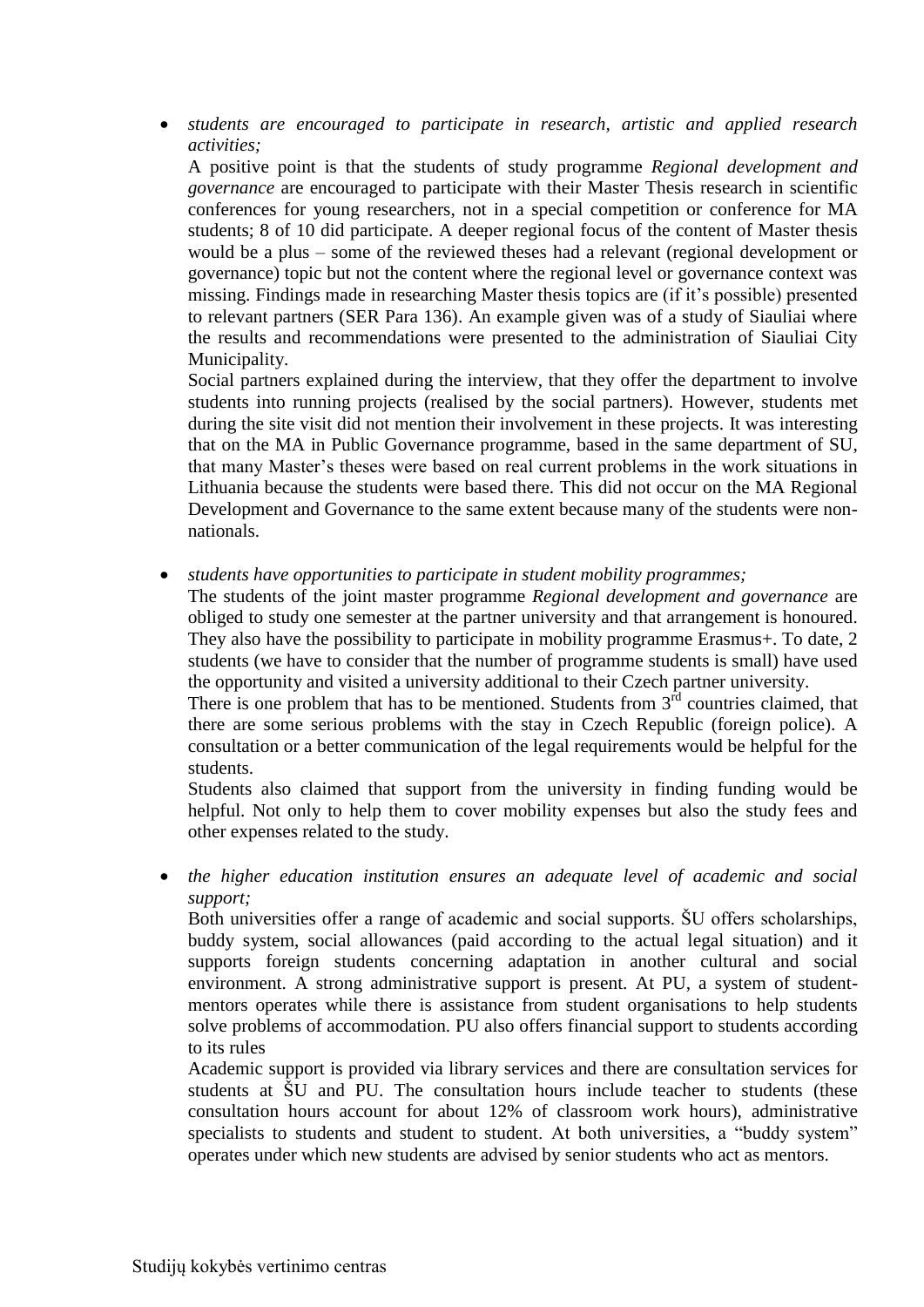*the assessment system of students' performance is clear, adequate and publicly available* The arrangements for the assessment of student achievement are clearly defined for each course in its syllabus. The workload and tasks students have to fulfil to achieve assignments are adequate.

Each student has access to his grades and syllabus via the university information system.

 *professional activities of the majority of graduates meets the programme providers' expectations*

So far the programme is implemented for a short time (since September 2014), there are only few graduates yet and the results cannot be generalised.

Graduates the review team met during the site visit made clear that they are satisfied with their employment opportunities, even if they do not work in Lithuanian public sector or are looking for a job in their home country in Africa. Most graduates do not work in regional government so far. This is considered an issue by social partners in the region of Šiauliai. As mentioned above, the idea of the social partners originally was to educate qualified experts for their own region to manage dedicated funds. This point deserves further attention to ensure that the programme will be viable in the future.

#### <span id="page-12-0"></span>*2.6. Programme management*

*Statements on evaluation of programme management according to your Agency's or the following criteria:*

 *responsibilities for decisions and monitoring of the implementation of the programme are clearly allocated*

First the review team has to state, that the management and evaluation of the study programme *Regional development and governance* is very well designed and working. Both universities established relevant bodies to manage the MA programme. The Programme Management Committee is responsible for the administration and management of the Programme. It consists of 12 members where 7 are representatives of the PU and 5 of the ŠU.

The Study Programme Committee is directly responsible for the implementation of the aim, quality supervision, monitoring and improvement of the Programme. The Study Programme Committee has 8 members (4 academics, 2 from each university, 2 social partners – per 1 from each university) and also includes students (the last 2 members – 2 students from the ŠU) however, none of the students interviewed was involved in the committee.

The Social Partners Council at the ŠU Department of Public Administration reviews once a year the compliance of the Programme with the needs of the labour market, examines the quality of studies, makes proposals for content and quality improvement and offers topics for Master theses. There is no evidence in the SER of such a committee at the partner university in Pardubice but PU does appoint a Programme Guarantor who liaises with Social Partners.

 *information and data on the implementation of the programme are regularly collected and analysed*

From the beginning of the study programme *Regional development and governance*, student surveys have been part of the evaluation process (SER Para 14), the results are discussed by teaching staff and the Joint Study Programme Committee (this committee contains in its membership teachers of ŠU and of PU). However, course evaluation is mainly based on online evaluation. Other methods (such as peer learning, focus groups, etc.) are not used so far.

The relevance of master theses and programme content is discussed with social partners within the Social Partners Committee. ŠU appoints a Programme Curator while PU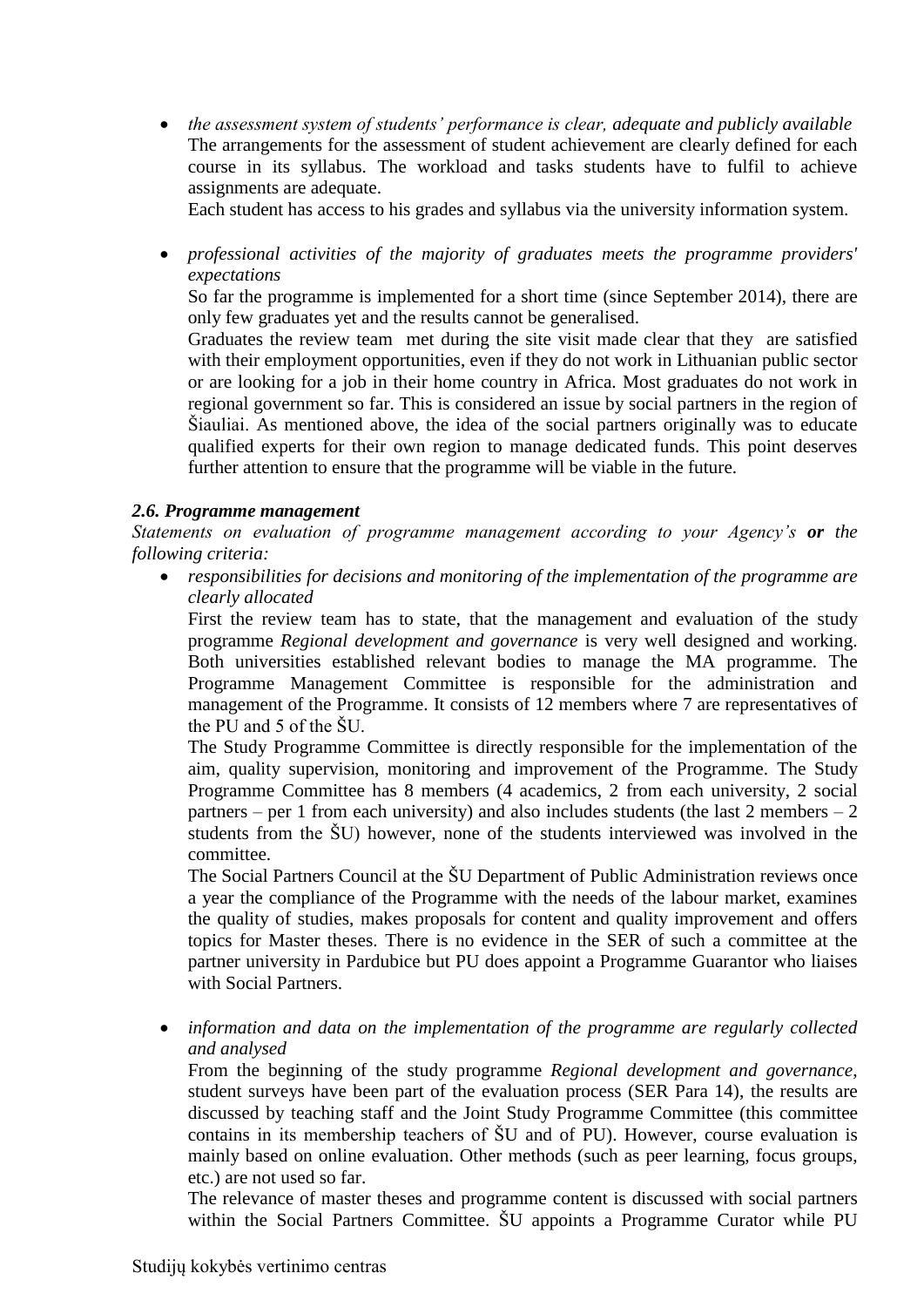appoints a Programme Guarantor. These two senior staff members work together to ensure that social partners are consulted and that best international practice is followed in this MA programme in both universities.

A list of indicators for quality evaluation is prepared (Annex 11). The implementation will start this year for first time, so no results are available so far.

While the first students graduated in summer 2016, new data are available and will be used for programme improvement.

There also is a positive example in dealing with results of evaluation. If there is an issue, that is relevant for the students the university/department realises a workshop on this topic to help both sides to manage the challenge.

 *the outcomes of internal and external evaluations of the programme are used for the improvement of the programme;*

The evaluation and improvement system at the ŠU is designed quite well. There is an obligatory university system and another at the department level. The evaluation outcomes and committees recommendations are used to improve the quality of the programme.

The issues of quality assurance in PU are regulated by the Quality Assessment and Efficiency Assurance of Educational Process directive on the basis of which the Programme analysis and internal assessment is carried out.

- *the evaluation and improvement processes involve stakeholders*
- Stakeholders are involved in the evaluation process. Students, social partners and the teaching staff have many possibilities (at various levels) to enter the evaluation and improvement process. For example, social partners the reports in the subject Regional Economics were presented to professionals in Siauliai Municipality, giving them an opportunity to be informed and to make critical comment. This was in addition to social partner involvement in the Study Programme Committee, the SER group and the Social Partner Council. The Social Partner Council at the department level is positively rated by the social partners and the teaching staff as well.

*the internal quality assurance measures are effective and efficient*

The quality monitoring system at ŠU is designed as very robust with a relatively large number of entities at several levels (university level, faculty level, department level, programme level, social partners, and students).

The QA system is considered effective and efficient. All stakeholders met during the site visit are engaged in improving the quality of the programme and the educational process. Results of regular evaluations (using mainly online questionnaires) are used at different levels and from various involved stakeholders and are taken into account to improve the programme. However, making full use of existing alternative evaluation methods (e.g. peer evaluation) could make the system even more effective.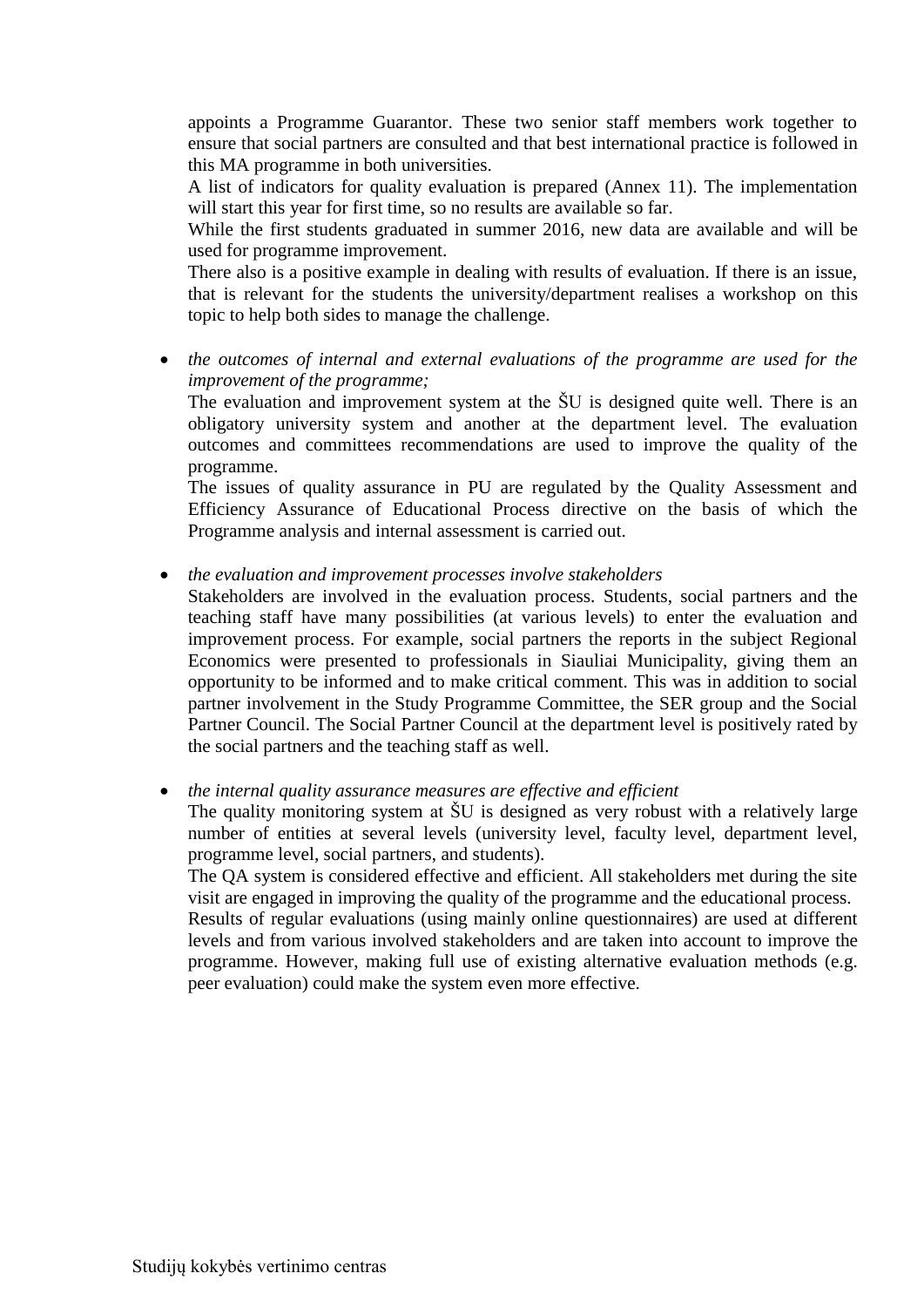## <span id="page-14-0"></span>**2.7. Examples of excellence**

- 1. Social Partner Council: The council is well established and stakeholders are committed to the programme and its further development. The university is commended for the institutionalised involvement of stakeholders in programme evaluation and further development.
- 2. The Library serves as an inter-generational meeting place in the city. It is fully accessible and offers child care as an additional service for young parents.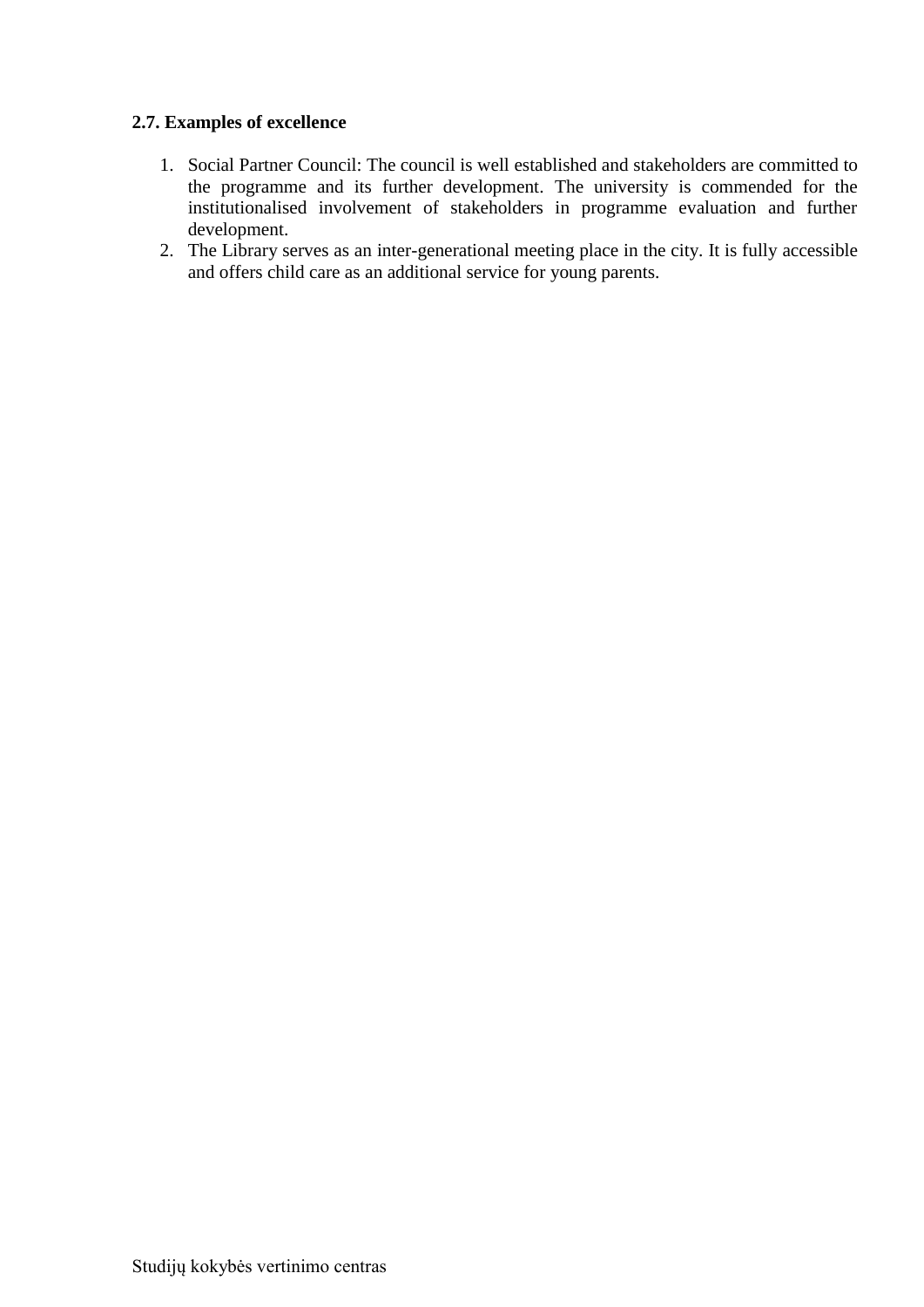# <span id="page-15-0"></span>**III. RECOMMENDATIONS**

- 1. ŠU and PU should together with Social partners should try to find a way how to provide scholarships for students to attract them to work for the local/regional public sector. This could be done by:
	- a. Creating a scholarship system;
	- b. Marketing the Service in Public Service What does it mean/bring to work in public service;
	- c. Publicising the benefits of working in public sector (during the Bachelor's study).
- 2. The study programme management should try to attract a balanced group of students. At this time the study programme is more attractive to students from abroad than for local students. This problem is also visible in group of students admitted in Czech Republic. Explore ways to attract students from Czech Republic to register in PU and more Lithuanians to register in ŠU to meet the need for regional experts.
- 3. The role of social partners should be extended to seeking their assistance in:
	- focusing the content and sharpening the profile of the programme marketing the MA programme (including via social media);
	- providing work experience for students who do not work in public sector;
	- publicising the benefits to career progression for MA graduates.
- 4. All new teachers should be required to complete a qualification in Teaching & Learning, Assessment and e-Learning.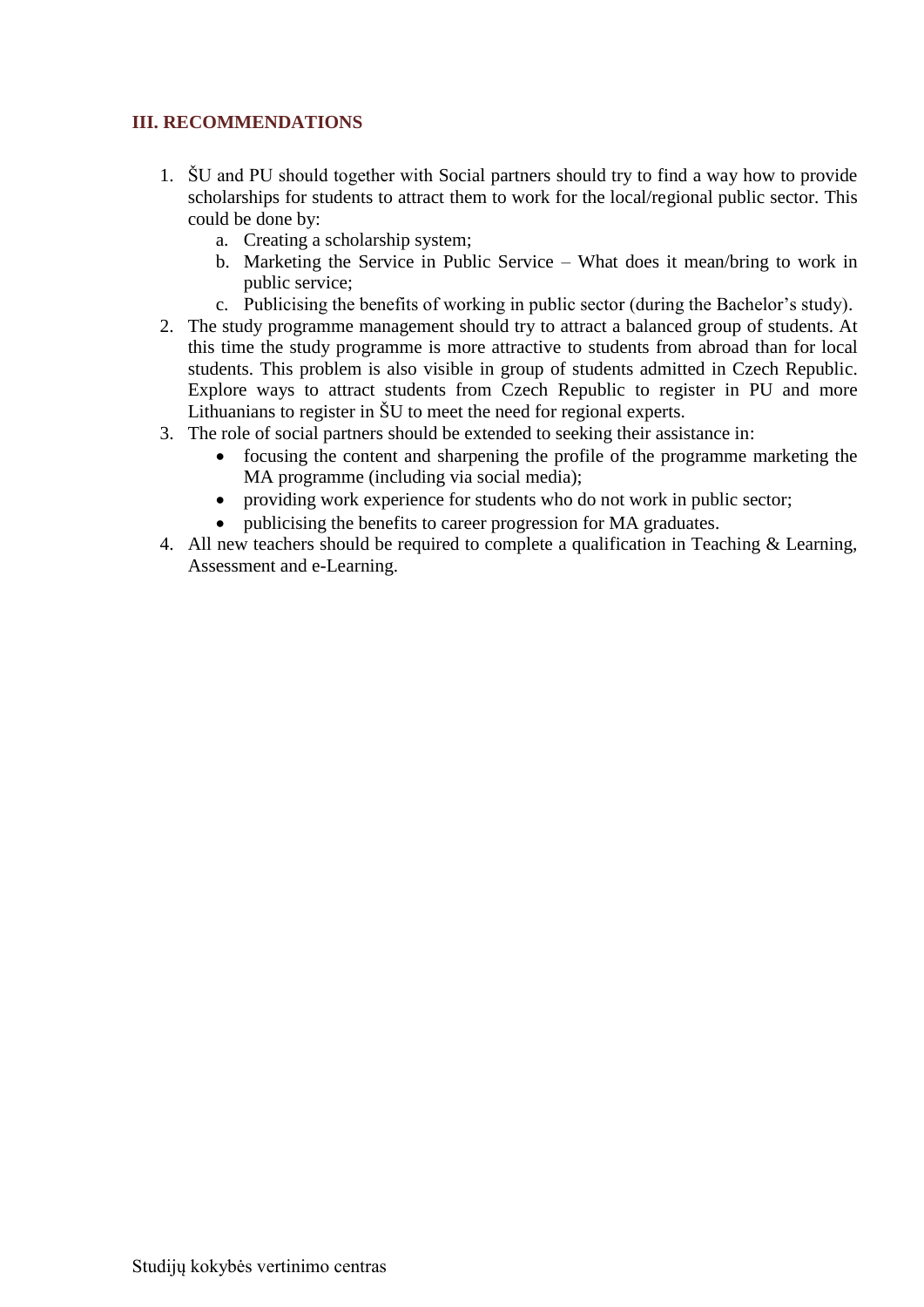#### <span id="page-16-0"></span>**IV. SUMMARY**

The joint study programme commenced in September 2014 as a full-time programme and was intended to prepare specialists for local public bodies. Experience to date shows that the programme attracts more foreign than local students who will after graduation not serve in Lithuanian public service.

The aims and intended learning outcomes of the study programme *Regional development and governance* are clearly defined and are appropriate for a Master's degree. The programme aims and learning outcomes are available on the university's website for all students and other interested parties to see. The programme aims and learning outcomes are based on the academic and/or professional requirements, public needs and the needs of the labour market.

The Department of Public Administration has adopted an approach of seeking constant improvement and relevance in the MA programme.

The programme aims and learning outcomes are consistent with the type and level of studies (Master's degree) as defined in the descriptor of the study field Public Administration approved by the Minister of Education and Science in July 2015. They are also consistent with the learning outcomes for second cycle degrees of the European Qualifications Framework and the Lithuanian Qualifications Framework.

The name of the programme, *Regional Development and Governance*, its learning outcomes, its content and the qualification offered (Master's degree in Public Administration) are all compatible with one another. The programme would benefit from a decision of who the target group is and an adoption of courses to that group, whether domestic or foreign students.

The curriculum design meets all the legal requirements for a Master's degree. It has 120 credits, 30 credits for thesis and 72 compulsory credits for field of study courses. The criteria of at least 25% of the volume of the joint study programme to be spent in partner higher education institutions is also met. All the students spend one of four semesters at the partner university. The study (work) load is separated evenly during the whole time of study (4 semesters per 30 credits). First three semesters are also even in courses distribution – 5 courses per semester. The fourth semester is dedicated to the preparation and defence of the Master's thesis. This is assessed by teachers from both universities.

The teaching staff are qualified (almost all have PhD) and fully committed to assisting their students. There was some concern among staff that ŠU was issuing only 1 year contracts to those whose contracts expired recently. This needs to be addressed as it could cause the loss of valuable staff.

While  $\text{SU}$  shows a strong commitment to the development of its teaching staff, the review team recommends that a mandatory requirement for all new lecturers to gain a qualification in Learning & Teaching should be introduced.

The number of teachers is adequate and most of them are doing research which is relevant to the Programme and to topics of master theses. It would help if the Master theses would be more focused on the regional scope of development and governance.

The premises and facilities are adequate as the department and the programme moved to new premises closer to the main campus of ŠU. The programme does not demand much in the way of equipment but teaching rooms are well resourced. The library is very good especially in regard to data-bases and electronic journals which the students can access from home.

There are some arrangements for student practice as students can participate in projects with social partners. But unfortunately, due to the rigid programme design caused by its internationality there are only some limited possibilities for internships.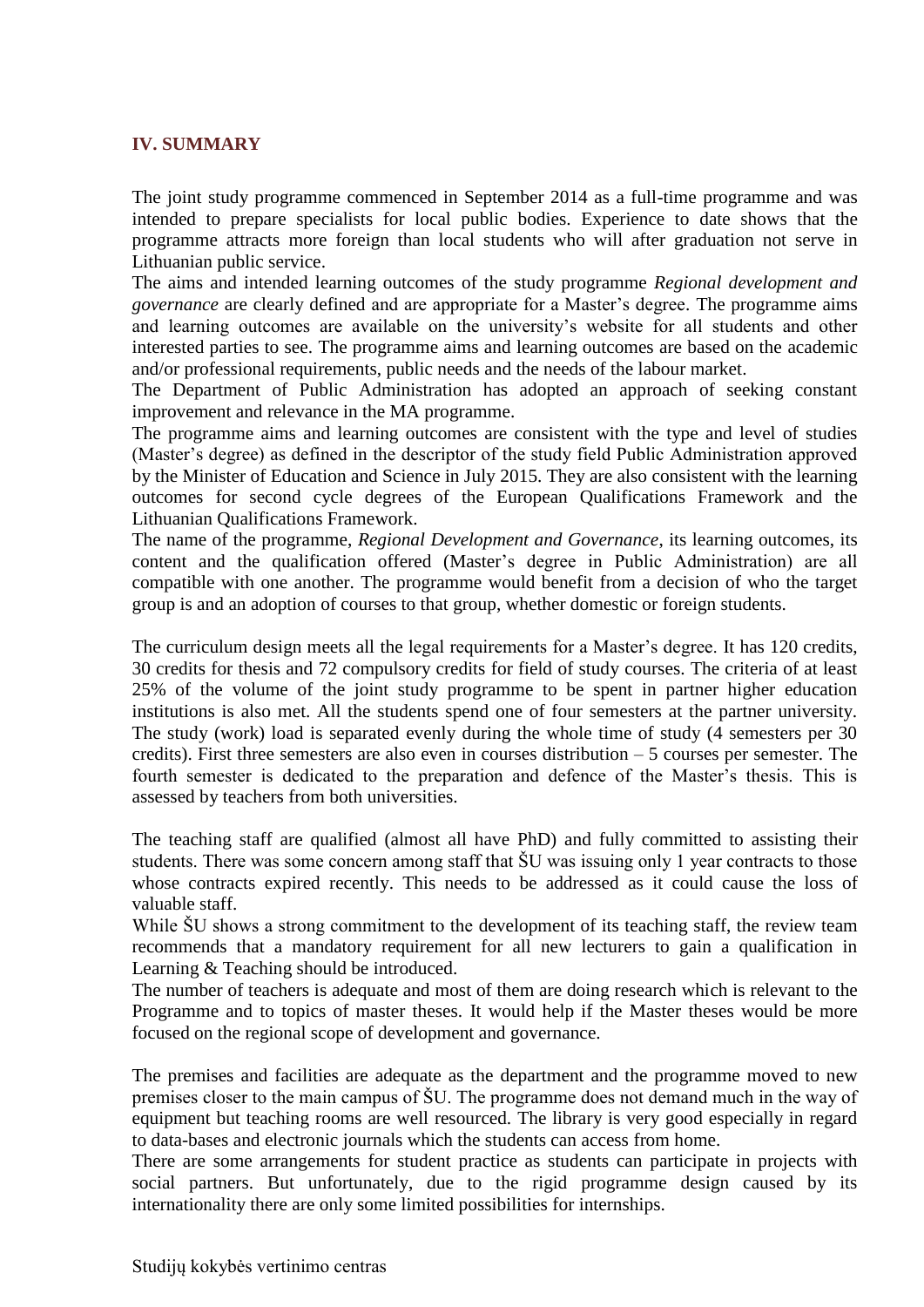The admission requirements are well founded with provision for students who have not studied Public Administration to gain entry on completion of bridging courses. These arrangements must be implemented to safeguard academic standards.

Only a few students have undertaken mobility programmes (other than to the partner university). While the mobility in joint study programmes to the partner university is a mandatory part of the study, with prescribed courses, this cannot be a mobility in the way it is by students studying in a normal degree programme. The students should use the possibility to choose another one university for mobility. This "facultative" mobility offers them a better opportunity to specialise, what can be very helpful for their further career. Ways of addressing this deficiency are needed, possibly including internships abroad.

The arrangements for programme management are sound. There are regular surveys of student opinion and social partners are also surveyed. Currently students and social partners are involved in the improvement processes. The review team believes there is scope for social partners to contribute even more by way of marketing the programme to encourage more applicants (numbers have been disappointing to date) from Lithuania that would enter the local public service.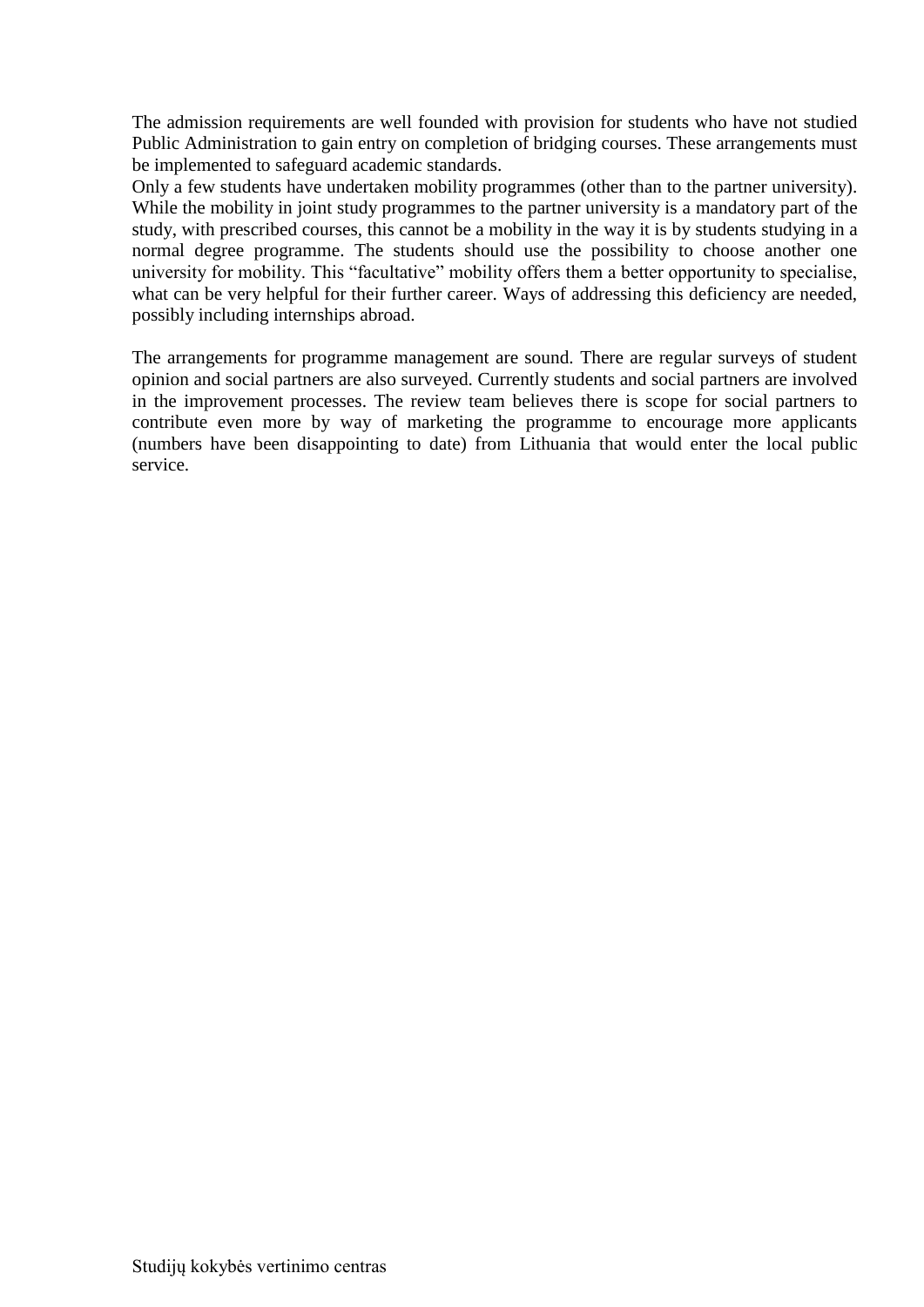# <span id="page-18-0"></span>**V. GENERAL ASSESSMENT**

The study programme *Regional development and governance* (state code – 628N70001) at Šiauliai University is given **positive** evaluation.

| No. | <b>Evaluation Area</b>                             | <b>Evaluation of</b><br>an area in<br>points* |
|-----|----------------------------------------------------|-----------------------------------------------|
| 1.  | Programme aims and learning outcomes               |                                               |
| 2.  | Curriculum design                                  |                                               |
| 3.  | Teaching staff                                     |                                               |
| 4.  | Facilities and learning resources                  |                                               |
| 5.  | Study process and students' performance assessment |                                               |
| 6.  | Programme management                               | 4                                             |
|     | <b>Total:</b>                                      |                                               |

*Study programme assessment in points by evaluation areas*.

\*1 (unsatisfactory) - there are essential shortcomings that must be eliminated;

2 (satisfactory) - meets the established minimum requirements, needs improvement;

3 (good) - the field develops systematically, has distinctive features;

4 (very good) - the field is exceptionally good.

| Grupės vadovas:<br>Team leader: | Prof. Dr. Frank McMahon      |
|---------------------------------|------------------------------|
| Grupės nariai:<br>Team members: | Dr. Christine Leitner        |
|                                 | Dr. Tomáš Černěnko           |
|                                 | Doc. Dr. Regimantas Čiupaila |
|                                 | Ms Janine Wulz               |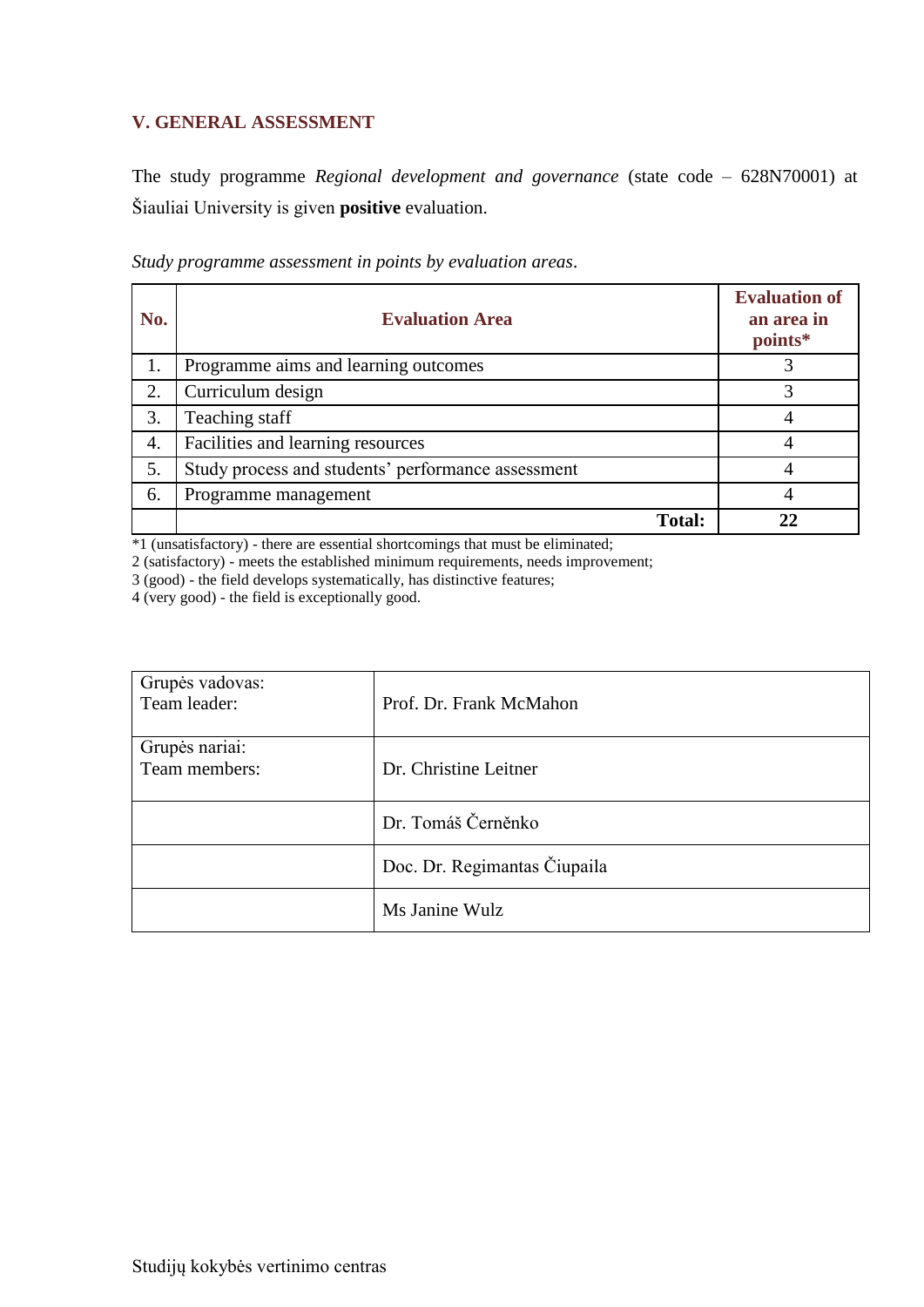### **ŠIAULIŲ UNIVERSITETO ANTROSIOS PAKOPOS STUDIJŲ PROGRAMOS**  *REGIONŲ PLĖTRA IR VALDYMAS* **(VALSTYBINIS KODAS – 628N70001) 2016-12-22 EKSPERTINIO VERTINIMO IŠVADŲ NR. SV4-254-1 IŠRAŠAS**

#### <...>

#### **V. APIBENDRINAMASIS ĮVERTINIMAS**

Šiaulių universiteto studijų programa *Regionų plėtra ir valdymas* (valstybinis kodas – 628N70001) vertinama **teigiamai**.

| Eil.             | <b>Vertinimo sritis</b>                          | <b>Srities</b> |
|------------------|--------------------------------------------------|----------------|
| Nr.              |                                                  | jvertinimas,   |
|                  |                                                  | balais*        |
| 1.               | Programos tikslai ir numatomi studijų rezultatai | 3              |
| 2.               | Programos sandara                                | 3              |
| 3.               | Personalas                                       |                |
| $\overline{4}$ . | Materialieji ištekliai                           | 4              |
| 5.               | Studijų eiga ir jos vertinimas                   | $\overline{4}$ |
| 6.               | Programos vadyba                                 | $\overline{4}$ |
|                  | Iš viso:                                         | 22             |

\* 1 – Nepatenkinamai (yra esminių trūkumų, kuriuos būtina pašalinti)

2 – Patenkinamai (tenkina minimalius reikalavimus, reikia tobulinti)

3 – Gerai (sistemiškai plėtojama sritis, turi savitų bruožų)

4 – Labai gerai (sritis yra išskirtinė)

#### <...>

#### **IV. SANTRAUKA**

Jungtinės studijų programos nuolatinės studijos pradėtos vykdyti 2014 m. rugsėjo mėn. Pagal šią studijų programą rengiami vietos viešojo sektoriaus specialistai. Patirtis rodo, kad šią studijų programą labiau renkasi užsienio nei vietos studentai. Todėl baigę studijas jie nepasilieka dirbti Lietuvos viešajame sektoriuje.

Studijų programos Regionų plėtra ir valdymas tikslai ir studijų rezultatai aiškiai apibrėžti ir atitinka magistrantūros studijų lygmenį. Programos tikslai ir studijų rezultatai skelbiami universiteto tinklalapyje – juos gali matyti visi studentai ir kitos suinteresuotosios šalys. Studijų programos tikslai ir studijų rezultatai atitinka akademinius ir (ar) profesinius reikalavimus, visuomenės ir darbo rinkos poreikius.

Viešojo administravimo katedra nuolat siekia tobulinti magistrantūros studijų programą ir didinti jos svarbą.

Studijų kokybės vertinimo centras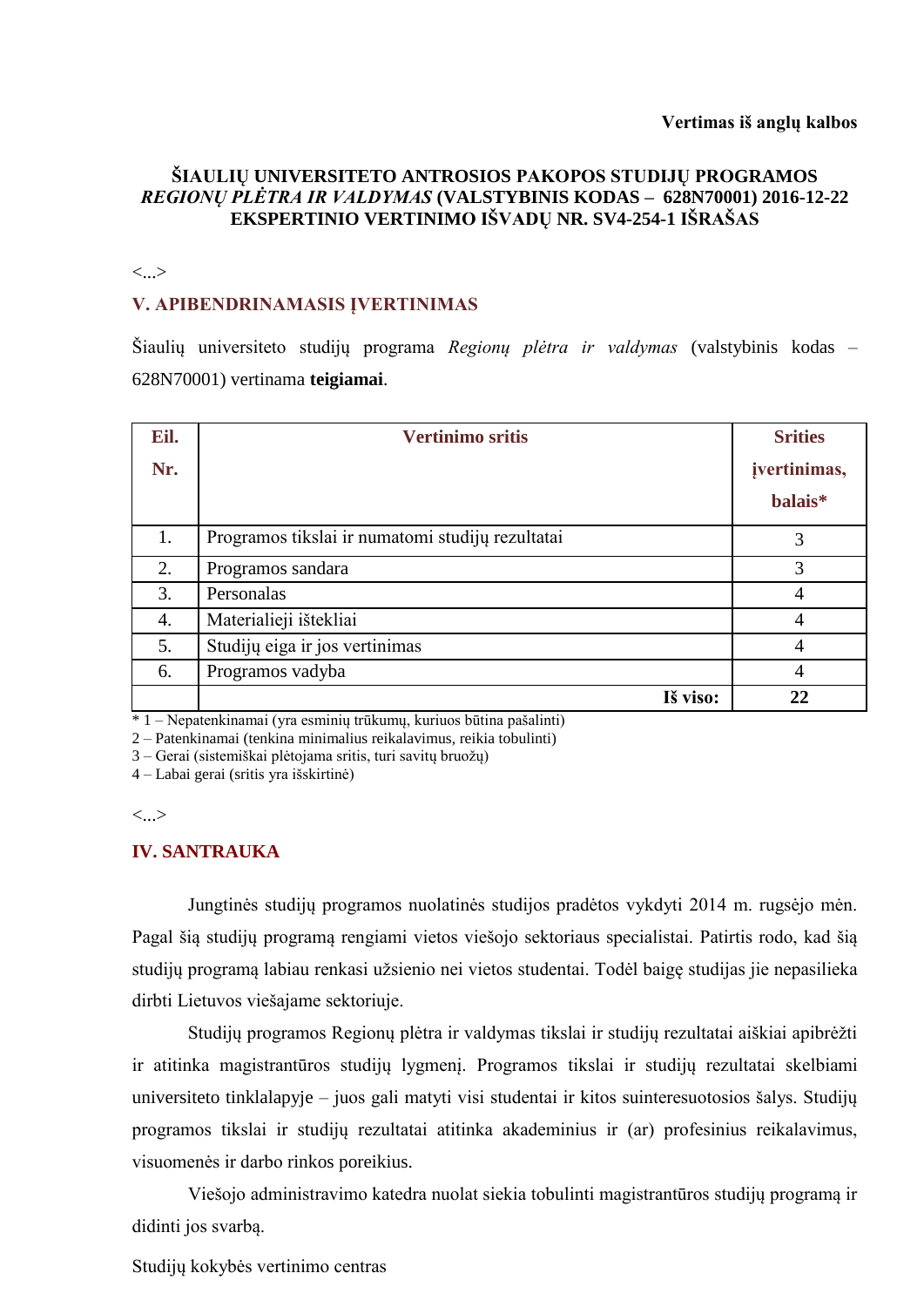Programos tikslai ir studijų rezultatai atitinka magistrantūros studijų rūšį ir pakopą, kaip apibrėžta Viešojo administravimo studijų krypties apraše, kurį 2015 m. liepos mėn. patvirtino švietimo ir mokslo ministras. Programos tikslai ir studijų rezultatai taip pat atitinka Europos kvalifikacijų sąrangos ir Lietuvos kvalifikacijų sąrangos antrosios studijų pakopos reikalavimus.

Studijų programos pavadinimas Regionų plėtra ir valdymas, studijų rezultatai, turinys ir suteikiama kvalifikacija (Viešojo administravimo magistro laipsnis) dera tarpusavyje. Pageidautina, kad studijų programoje būtų išskirtos tikslinės grupės ir pagal jas būtų parengti dalykai vietos ar užsienio studentams.

Programos sandara atitinka visus magistrantūros studijų teisinius reikalavimus. Studijų apimtis yra 120 kreditų, baigiamajam darbui skiriama 30 kreditų, 72 kreditus sudaro privalomieji studijų krypties dalykai. Taip pat vykdomas reikalavimas, kad ne mažesnė kaip 25 % jungtinių studijų dalis būtų vykdoma partnerių aukštosiose mokyklose. Visi studentai vieną iš keturių semestrų studijuoja partnerio aukštojoje mokykloje. Studijų darbo krūvis paskirstytas tolygiai (4 semestrai po 30 kreditų). Per pirmuosius tris semestrus dalykai taip pat paskirstyti tolygiai – 5 dalykai per semestrą. Ketvirtas semestras skirtas magistro baigiamojo darbo rengimui ir gynimui. Jį vertina abiejų aukštųjų mokyklų dėstytojai.

Dėstytojai aukštos kvalifikacijos (beveik visi turi daktaro laipsnį), yra atsidavę ir padeda studentams. Kai kuriems dėstytojams kelia rūpestį tai, kad ŠU sudaro tik vienerių metų darbo sutartį su tais dėstytojais, kurių darbo sutartys neseniai pasibaigė. Šį klausimą reikia spręsti, nes universitetas gali netekti nemažai aukštos kvalifikacijos darbuotojų.

Nors ŠU skiria daug dėmesio dėstytojų kvalifikacijos kėlimui, ekspertų grupė rekomenduoja, kad būtų įvestas reikalavimas, pagal kurį visi nauji dėstytojai privalo turėti kvalifikaciją (mokymosi ir mokymo srityje).

Dėstytojų skaičius pakankamas. Dauguma dėstytojų dalyvauja moksliniuose tyrimuose, susijusiuose su magistrantūros studijų programa ir magistro baigiamojo darbo temomis. Pageidautina, kad magistro baigiamasis darbas būtų labiau susijęs su plėtra ir valdymu regioniniu mastu.

Patalpos ir įranga tinkamos. Katedra buvo perkelta į naujas patalpas arčiau pagrindinių ŠU rūmų. Studijų programos dėstymui nereikia daug įrangos. Auditorijose yra daug mokymo išteklių. Biblioteka turtinga, ypač gausios duomenų bazės, yra elektroninių žurnalų. Studentai šiais ištekliais gali naudotis iš namų.

Yra parinktos praktikos vietos. Atlikdami praktiką studentai gali dalyvauti socialinių parnerių projektuose. Tačiau dėl griežtos studijų programos sandaros (programa yra tarptautinė) stažavimosi galimybės yra ribotos.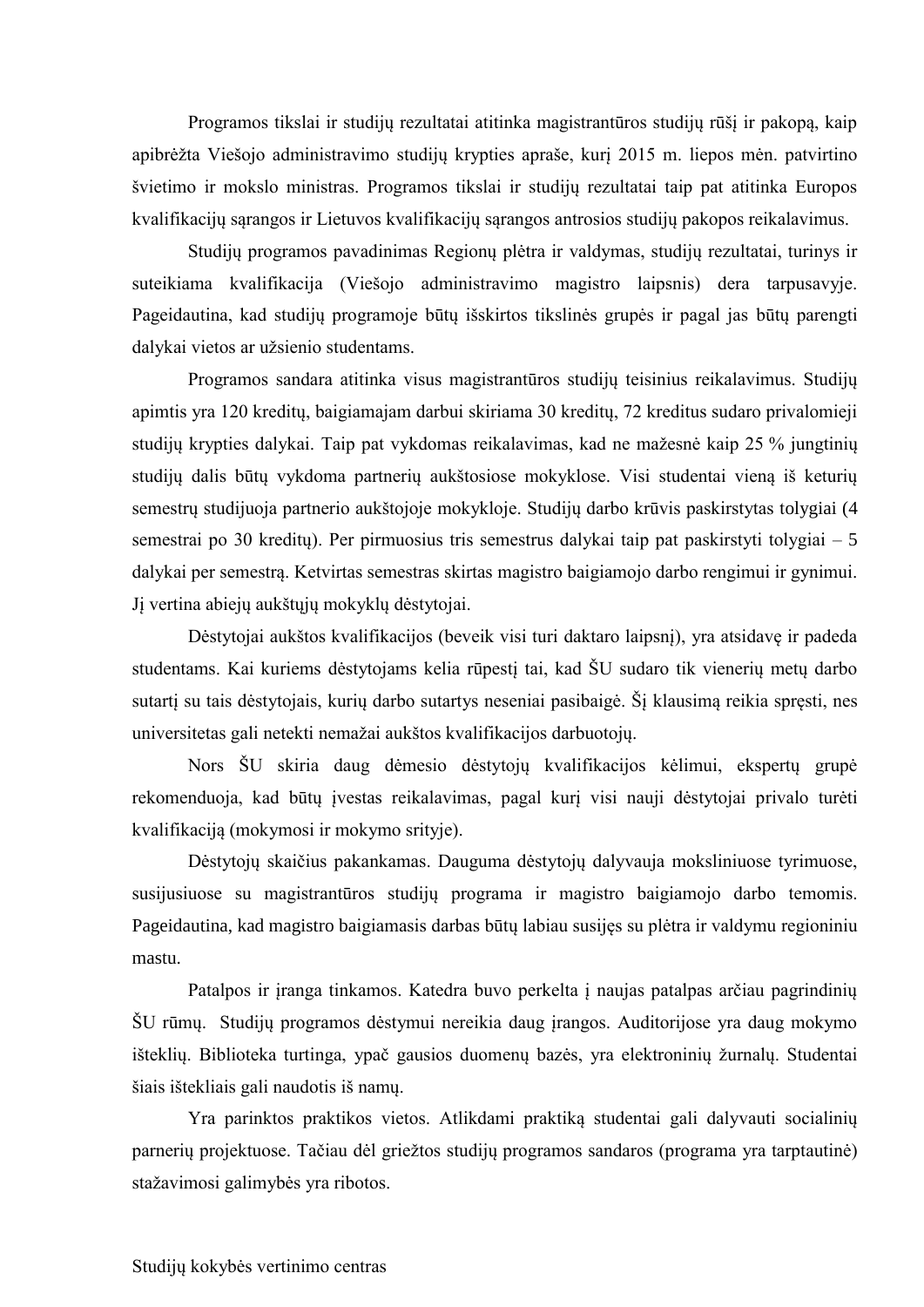Priėmimo reikalavimai pagrįsti. Pagal juos į šią studijų programą gali būti priimami ir viešojo administravimo nestudijavę studentai, pabaigę išlyginamąsias studijas. Tokia tvarka turi būti įgyvendinta laikantis akademinių standartų.

Tik keli studentai dalyvauja judumo programose (kitose nei partnerio aukštosiose mokyklose). Kadangi studentai, studijuojantys pagal jungtines studijų programas, privalo dalį studijų laiko praleisti partnerių aukštosiose mokyklose, tai negali būti prilyginama studentų judumui, kuris vykdomas pagal įprastas studijų programas. Studentams turi būti suteikta galimybė išvykti studijuoti į kitus universitetus. Esant tokiai galimybei studentai galėtų specializuotis – tai būtų labai naudinga jų profesinėje karjeroje. Reikėtų ieškoti būdų, kaip skatinti dalyvavimą judumo programose. Galbūt reikėtų rengti stažuotes užsienyje.

Imamasi priemonių studijų programos vadybai gerinti. Nuolat rengiamos apklausos siekiant sužinoti studentų nuomonę. Taip pat rengiamos socialinių partnerių apklausos. Studentai ir socialiniai partneriai dalyvauja programos tobulinimo procese. Ekspertų grupės nuomone, socialiniai partneriai galėtų dar labiau didinti programos žinomumą, kad būtų pritraukta daugiau norinčių studijuoti lietuvių (nes iki šiol jų buvo labai mažai), kurie dirbtų vietos viešajame sektoriuje.

<...>

#### **III. REKOMENDACIJOS**

- 1. ŠU ir PU kartu su socialiniais partneriais turėtų ieškoti būdų įsteigti stipendijas studentams, skatinant juos įsidarbinti vietos ar regiono viešajame sektoriuje. Šio tikslo galima būtų siekti:
	- a. sukuriant stipendijų sistemą;
	- b. populiarinant darbą viešajame sektoriuje ir aiškinant, koks tai darbas;
	- c. skelbiant darbo viešajame paslaugų sektoriuje privalumus (studijuojant bakalauro programą).
- 2. Peržiūrėti studijų programos vadybą ir subalansuoti studentų grupes. Dabartinė studijų programa labiau patrauklesnė užsienio nei vietos studentams. Ši problema aktuali ir kalbant apie šios studijų programos studentus Čekijoje. Ieškoti būdų, kaip pritraukti daugiau čekų studentų į PU Čekijoje ir daugiau lietuvių į ŠU Lietuvoje, kad būtų patenkintas regiono specialistų poreikis.
- 3. Socialiniai partneriai turi atlikti didesnį vaidmenį:
	- plečiant magistrantūros studijų programos turinį ir profilį, populiarinant studijų programą (naudojant ir socialinės žiniasklaidos priemones);